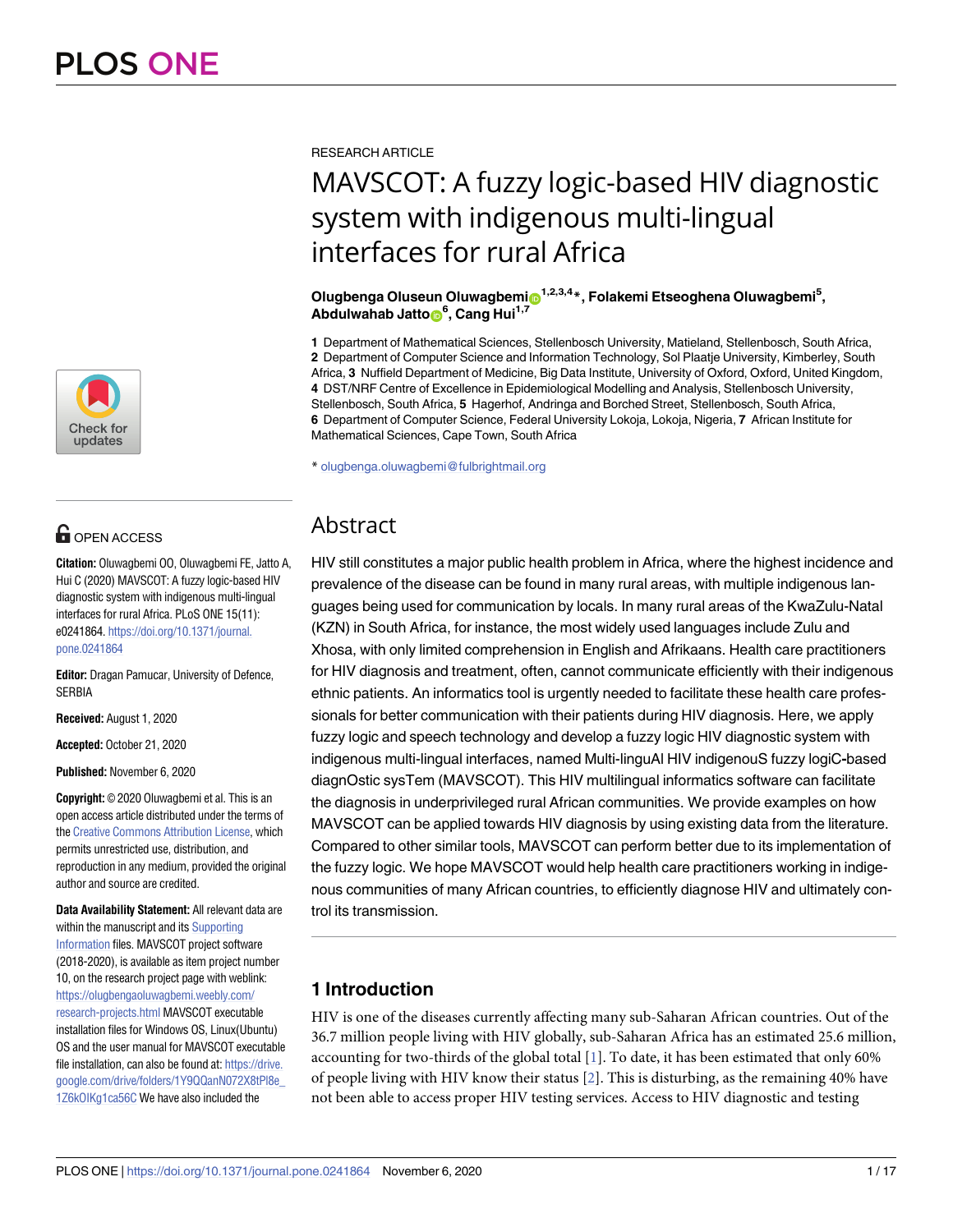<span id="page-1-0"></span>MAVSCOT software and MAVSCOT videos in the following GitHub repositories: [https://github.com/](https://github.com/oluwagbemi/MAVSCOT) [oluwagbemi/MAVSCOT](https://github.com/oluwagbemi/MAVSCOT) [https://github.com/](https://github.com/abdulwahab01/MAVSCOT) [abdulwahab01/MAVSCOT.](https://github.com/abdulwahab01/MAVSCOT)

**Funding:** OOO received the National Research Foundation (NRF) Innovation Postdoctoral fellowship research grant of the Republich of South Africa, with Grant Number: 111999 [https://www.](https://www.nrf.ac.za/) [nrf.ac.za/](https://www.nrf.ac.za/) The funders had no role in study design, data collection and analysis, decision to publish, or preparation of the manuscript.

**Competing interests:** The authors have declared that no competing interests exist.

services is not readily available to many rural and sub-urban dwellers. For instance, KwaZulu-Natal province in South Africa, has been known for its high incidence and prevalence of HIV [\[3–6](#page-13-0)] and the region is also known for low uptake of HIV prevention services [\[7\]](#page-13-0). Precise and efficient diagnosis of any disease, coupled with the appropriate treatments, will result in proper control [[8](#page-13-0)]. Lack of access to HIV testing kits, lack of access to Antiretroviral Therapy (ART), amongst others, constitute great barriers.

Some issues of concern in the fight against the disease include: ignorance about the factors responsible for its transmission, illiteracy, and diversities in indigenous languages among residents of African countries. The latter issue has resulted in delays in HIV diagnosis and care provision, false pre-clinical diagnosis, and prescription among inhabitants of local and suburban communities  $[9-12]$ . In South Africa specifically, there are several indigenous languages such as Zulu, Xhosa, Setswana, Tswana, Venda, amongst others, with Zulu and Xhosa as the most widely used languages in many rural areas  $[13-15]$  $[13-15]$  $[13-15]$ . In the absence of interpreters and HIV test kits, due to limited resources, English-speaking medical doctors, nurses, and foreign medical personnel, often find it difficult to efficiently communicate in Zulu and Xhosa with indigenous ethnic patients at rural clinics for HIV diagnosis [\[11,](#page-13-0) [12,](#page-13-0) [16\]](#page-14-0). Such language barriers have the potential to cause frustration, miscommunication, time-wastage and in extreme cases, false diagnoses, and treatments. Consequently, we ask how health care practitioners can be supported to achieve effective HIV diagnosis and treatments especially among indigenous communities and sub-urban communities in Africa, and what computational methods can be implemented to complement the efforts of English-speaking medical doctors in diagnosing patients of indigenous local African communities?

The aim here is to develop an African indigenous multi-lingual HIV informatics system to aid effective and efficient diagnoses of HIV, and assist with the staging of HIV and the provision of recommendations for medical personnel attending to indigenous inhabitants of African communities in rural/sub-urban settings. The motivation to build this fuzzy system stems from the fact that existing systems developed so far lack the capacity to address the needs of medical doctors and medical personnel managing HIV treatments in indigenous rural communities of Africa, especially in local indigenous languages. We address some of the shortcomings that the language barrier has created between health workers and the patients among indigenous local African communities.

In particular, the developed HIV multi-lingual informatics system tool is to complement the efforts of medical personnel in such communities where efficient interpreters are often lacking. The software was developed in English language but made available for some indigenous South African languages such as Afrikaans, Zulu and Xhosa.

Here we introduce this informatics system in two aspects: (i) to explain the applied fuzzy logic and speech technology in the development of the Multi-linguAl HIV indigenouS fuzzy logiC-based DiagnOstic sysTem ((MAVSCOT), henceforth) in English, Afrikaans, Zulu and Xhosa, in order to facilitate HIV diagnosis in underprivileged rural communities in Africa; and (ii) to compare MAVSCOT with other related existing systems.

Fuzzy Sets was used in the system development because it can handle uncertainties associated with medical diagnosis. On a general context, the development and application of Fuzzy approaches have been extended to other research areas such as: applied sciences, from subsurface oil/gas assessment to disease diagnosis [[17–22\]](#page-14-0).

More recent literature have focused the application of fuzzy set theory and its generalizations on handling uncertainty in different domains which include: intelligent selection of supplier of medical consumption-related products [\[23\]](#page-14-0), determination of school enrollment for students [\[24\]](#page-14-0), aggregating expert opinions on the effective finding of Top Event (TE) in industrial processes [\[25\]](#page-14-0), applied medical diagnosis [\[26](#page-14-0)], resolving uncertainties in medical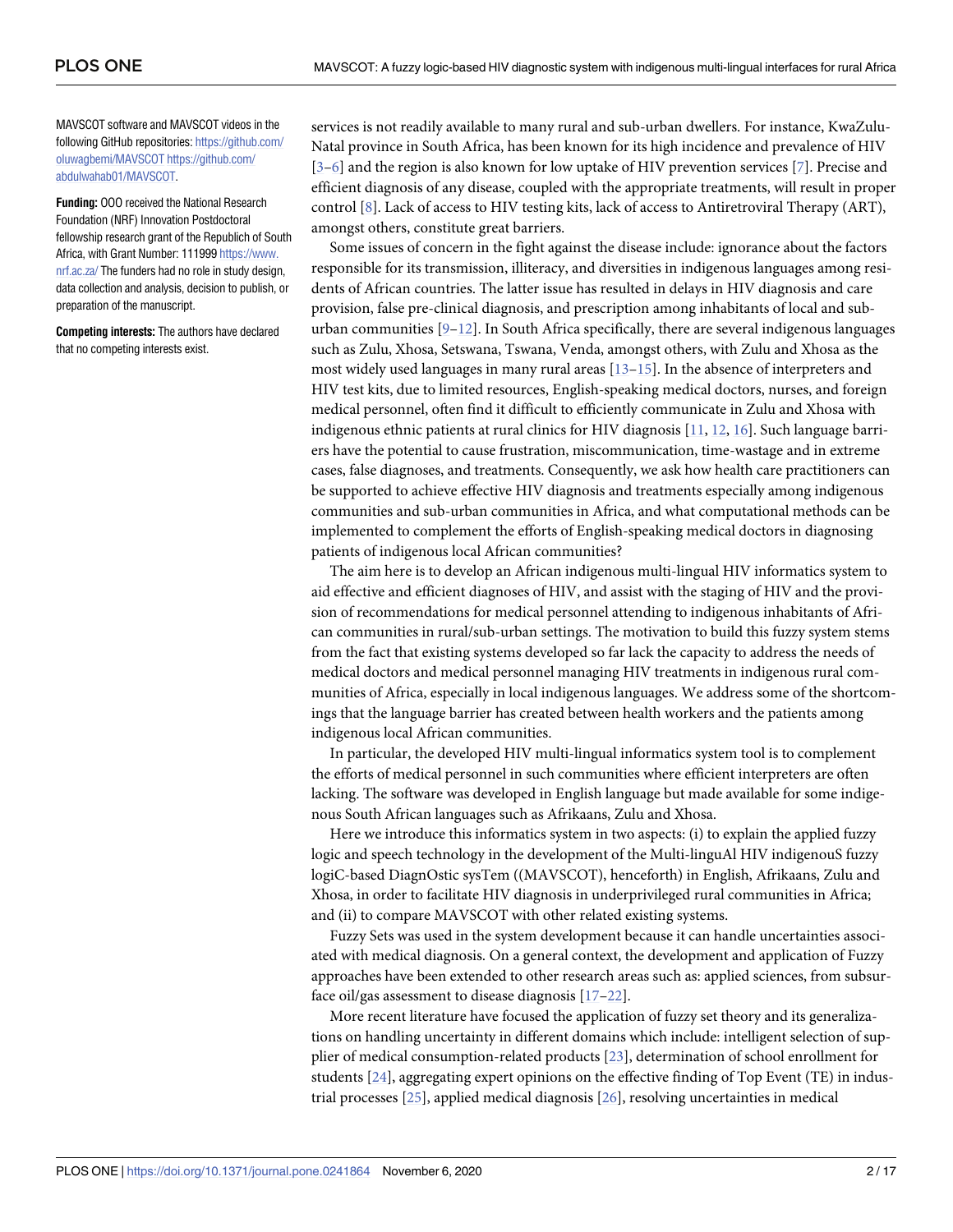<span id="page-2-0"></span>prognosis and diagnosis [[27](#page-14-0)], improving medical diagnosis [[28](#page-14-0)], forecasting of surface roughness [[29](#page-14-0)], and resolving uncertainties in medical diagnosis [[30](#page-14-0)–[32](#page-14-0)].

There have been previous works on developing systems for HIV diagnosis but each with its own limitations. Pazzani et al. [\[33\]](#page-15-0) applied the knowledge of rule-based expert systems to the management of HIV-infected patients. Their system encoded information from existing literature of known drug resistant mutations. One of the limitations of their system was an incomplete understanding of the relationship between genomic mutations that confers drug resistance and the surrogate outcomes. Atalay et al. [\[34\]](#page-15-0) developed an interactive web-based HIV patient care expert systems. They adopted a methodology that utilized HTML and CGIscript for implementation. Seidenberg et al. [[35](#page-15-0)] developed a mobile-SMS-based system for early infant diagnosis of HIV infection in Zambia, which used mobile phone texting of blood test results to HIV screening laboratories. However, this system could not recommend the correct dosage of HIV anti-retroviral drugs, nor the expiration of such drugs. Ebrahimi et al. [[36](#page-15-0)] developed an HIV/AIDS web-based medical consulting system that provides consulting services based on systematic input data. Their system, however, lacked multilingual features, thus unable to support foreign medical personnel working in rural African communities. Tucker et al. [\[37\]](#page-15-0), examined how a telephone-based IVR (Interactive Voice Response) self-monitoring system, can be used to assess daily HIV anti-retroviral medication adherence. Their system lacked multilingual features and does not validate the expiry date of the HIV anti-retroviral medication. Having considered all these HIV-related systems, we highlight limitations associated with these existing systems: one of common limitations is that they are not multi-lingual. The existing systems so far lack the capacity to address the needs of managing HIV patients in indigenous rural communities in Africa, especially in local indigenous languages.

Here, we present a multi-lingual HIV indigenous fuzzy logic-based diagnostic system (MAVSCOT). The novelty of our work lies in the fact that our work is probably the first HIV diagnosis software available and proficient in multiple South African languages. This makes it useful in the hands of medical doctors, who undertake HIV medical service tasks among/ within indigenous African communities.

#### **2 Materials and methods**

#### **2.1 MAVSCOT system data**

Data gathering was conducted by extensive survey of literature. Criteria used for the literature search and for the inclusion of HIV data include targeting research articles published between 2001 and 2016 that contain symptomatic data about People Living With HIV (PLWHIV), with specific search phrases "HIV", "HIV Symptoms", "commonly reported symptoms of HIV", and "Symptoms". See S1 [File](#page-12-0) (the online supplementary file) and S1 [Table](#page-10-0) for details.

A total of 66 HIV symptoms were included in the MAVSCOT software, with 29 HIV symptoms included for male patients and 39 for female patients. Some of the HIV symptoms incorporated into MAVSCOT software are: weight loss, poor sleep, muscle aches/joint pain, fatigue, anxiety/nervous, headache, memory loss, cough, shortness of breath, fever/chills, sweats, dizzy/dizziness, abdominal pain, diarrhea, loss of appetite, and rash [[38–42\]](#page-15-0). There are three stages of HIV namely: the acute HIV infection stage, chronic HIV infection stage and advanced HIV stage (full blown AIDS). Information about symptoms associated with these HIV stages were also sourced from existing literature [[43](#page-15-0)]. See the online supplementary file, [S1](#page-10-0) and [S2](#page-10-0) Tables for details

Information about the translation of the English language symptoms and texts of different sections within MAVSCOT, to Afrikaans, Zulu and IsiXhosa, were obtained from online translators such as Google Translate [\[44](#page-15-0)] and Microsoft Translator [\[45\]](#page-15-0). Anonymous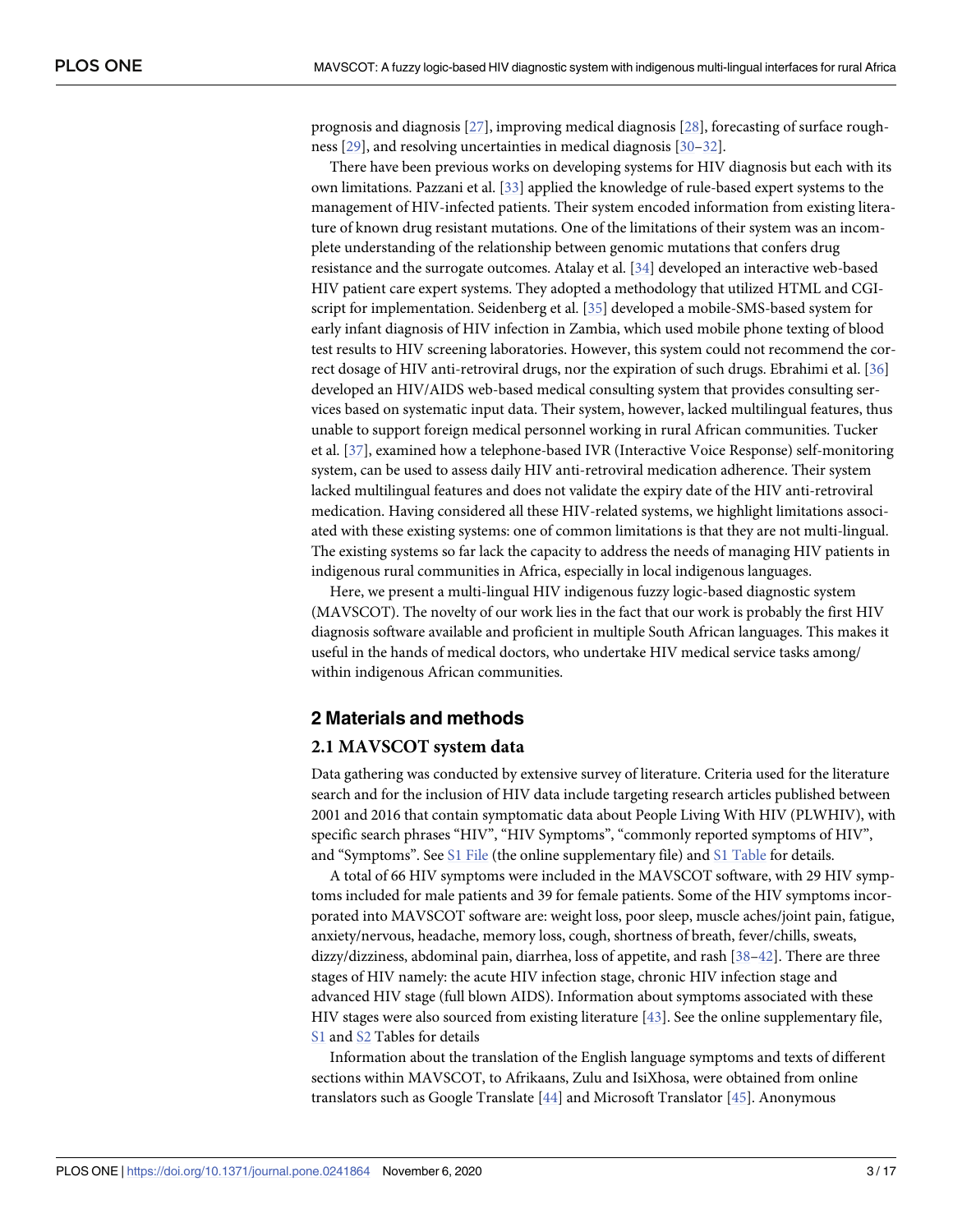<span id="page-3-0"></span>indigenous speakers were also invited to verify the correct spellings and pronunciations of translations of HIV symptoms from English to indigenous languages. The compiled information from online translators and indigenous speakers of these South African languages can be found in S1 [Appendix.](#page-12-0)

#### **2.2 MAVSCOT architecture**

MAVSCOT was developed to accept symptoms, diagnose, and predict the possible presence of HIV in an individual, based on HIV symptoms provided (S1 [Fig\)](#page-9-0). The system also provides advice to individuals. Predictability within the system is based on the symptoms keyed into the system and other factors. These other factors include social drivers of HIV such as lifestyle and knowledge of individuals about HIV mode of transmission [\[46–](#page-15-0)[55\]](#page-16-0). The knowledge base and the inference engine form the two major components of the system.

Fuzzy rules and facts on the symptoms, different stages of HIV and other information are stored in the knowledge base. The underlying concept of the inference engine is the fuzzy logic. Thus, the inference engine performs a set of operations such as fuzzification, fuzzy inference and defuzzification, in order to produce an informative prediction. The flowchart of MAVSCOT is depicted in S2 [Fig](#page-10-0). The user interface consists of instruction versions of the software in English language and some African indigenous languages such as Afrikaans, Zulu and Xhosa, in separate sections. The voice components that pronounce HIV symptoms in English, Afrikaans, Zulu and Xhosa in separate GUI for each indigenous language, were developed in MAVSCOT.

#### **2.3 Algorithm and fuzzy rule**

The algorithm for MAVSCOT to diagnose follows ten steps:

- Step 1: Input patient symptoms, with  $s_1, \ldots, s_n$  representing *n* symptoms; also include input from speech-to-text conversion.
- Step 2: Weighing factors (*wf*) are assigned to describe symptoms: *wf* = 1 (mild), 2 (moderate), and 3 (severe).
- Step 3: Apply fuzzy rules to the existing weighing factors of symptoms.
- Step 4: Determine the Degree of Membership by comparing respective weighing factors with fuzzy inputs, by mapping. This model:  $C = \{(k_i, \mu_C(k_i) | k_i \in V, \mu_C(k_i) \in [0, 1]\}$  helps to determine the degree of membership. Its description can be found in [Eq](#page-4-0) 1.
- Step 5: Calculate the rule base.
- Step 6: Determine the execution strength of rules. This model  $RSS = \sum_{x=1}^{n} R_{x}^{2}$  was useful in determining the execution strength of rules (See  $Eq_3$  $Eq_3$  for more about the model and its description).
- Step 7: Determine each rule's degree of truth through non-zero minimum evaluation.
- Step 8: Compute the possible overall severity of HIV present in a patient's body by considering other factors in addition to the symptoms keyed-in. Defuzzification was performed using  $\sum_{m}$ 
	- this model  $\sum_{i=1}^m \frac{\mu K(k_i) k_i}{\mu K(k_i)}$ , in order to compute the overall HIV severity within a patient's

body and arrive at an output for the diagnosis (See  $Eq 4$  $Eq 4$  for the model and its description).

Step 9: Output of the diagnosis with recommendation.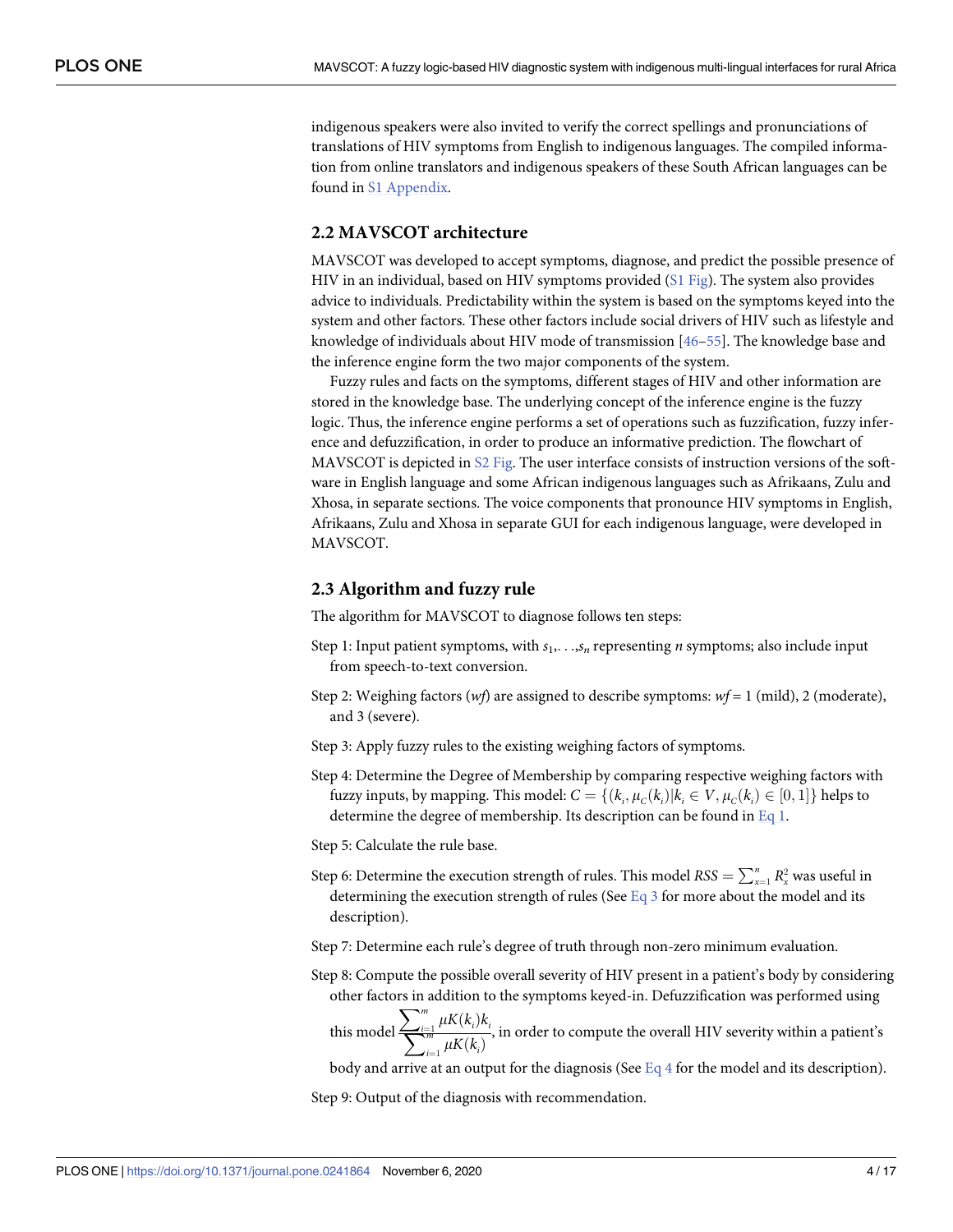<span id="page-4-0"></span>Step 10: Convert the results of the diagnosis from text-to-speech in English, Afrikaans, Xhosa, and Zulu.

The Internal support mechanism for the multi-lingual indigenous informatics system consists of the knowledge base, the database and the fuzzification of input variables will leverage on the merits of fuzzy logic components. The fuzzification process entails converting input value for each variable into fuzzy term from a specified set. The specified set is denoted as {mild, moderate, severe}. The contents of the specified set are defined over the variables. The class of "Mild" associated with HIV symptoms takes fuzzy values " 0.1�*k<*0.3 "; the class of "Moderate" with "  $0.3 \le k < 0.6$  ", while the linguistic variable; and the class of "Severe" with "  $0.6 < k < 0.8$  ".

Specifically, the first step involves inputting HIV symptoms. The second step involves assigning weighing factors to each variable to depict the severity of each HIV symptom. The third step involves the establishment of fuzzy rules. MAVSCOT has a rule-based feature with different sets of IF-THEN rules. We applied the knowledge gained from the literature and interactions with medical professionals, to build the fuzzy rule base of the informatics system. The execution of a rule in the informatics system is dependent upon a symptom being classified as mild, moderate, or severe, which results in a TRUE; otherwise, no action is executed. The fourth step requires determining the degree of membership:

$$
C = \{(k_i, \mu_C(k_i) | k_i \in V, \mu_C(k_i) \in [0, 1]\},\tag{1}
$$

where *C* is the given fuzzy set,  $k_i$  is the HIV diagnostic variables,  $\mu_C$  is the degree of membership of  $k_i$  in *C*, *V* is the set which accommodates the HIV diagnosis variables denoted by  $k_i$ . Fuzzification process describes an event that transforms a real scalar value into its fuzzy equivalent. The process involves selecting input parameters into horizontal axis and vertical projection, in order to generate the membership degree. Fuzzification can be achieved by different types of fuzzifiers. For this research, a triangular fuzzifier was adopted:

$$
\mu_{c}(k_{i}) = \begin{cases}\n1 & \text{if } k_{i} < a \\
\frac{k_{i} - a}{b - a} & \text{if } a \leq k_{i} < b \\
\frac{c - k_{i}}{c - b} & \text{if } b \leq k_{i} < c \\
0 & \text{if } c < k_{i}\n\end{cases}
$$
\n(2)

where *a*, *b*, and *c* are parameters that controls the triangular shape. In practice, we have  $a = 0.1$ ,  $b = 0.2$ ,  $c = 0.3$  for mild symptoms;  $a = 0.3$ ,  $b = 0.45$ ,  $c = 0.6$  for moderate symptoms;  $a = 0.6$ ,  $b = 0.7$ ,  $c = 0.8$  for severe symptoms.

The fifth step of the algorithm involves computing or calculating the rule base. The sixth step is to determine the execution strength of the rules. The logic that governs the decisionmaking process is controlled by an engine called the fuzzy inference engine. This operation is performed through the application of the operations, from the rule base to the values of the variables of input received. In this situation, the Root Sum Square (RSS) was applied to combine the effects of the executed rules to derive a meaningful inference. The ROOT-SUM-S-QUARE (RSS) index represents an inferential method that is used in the design to help combine the effects of all applicable rules, and it also assists to perform the computation of the "fuzzy" centroid of the composite area. The RSS receives its sets of input from the Rule Base and processes them to predict the level of HIV inherent in a patient. The function of the RSS method is to integrate the effects of all rules that mattered (i.e. applicable rules). It also helps to scale the functions of the significant rules at their respective magnitude. Finally, the fuzzy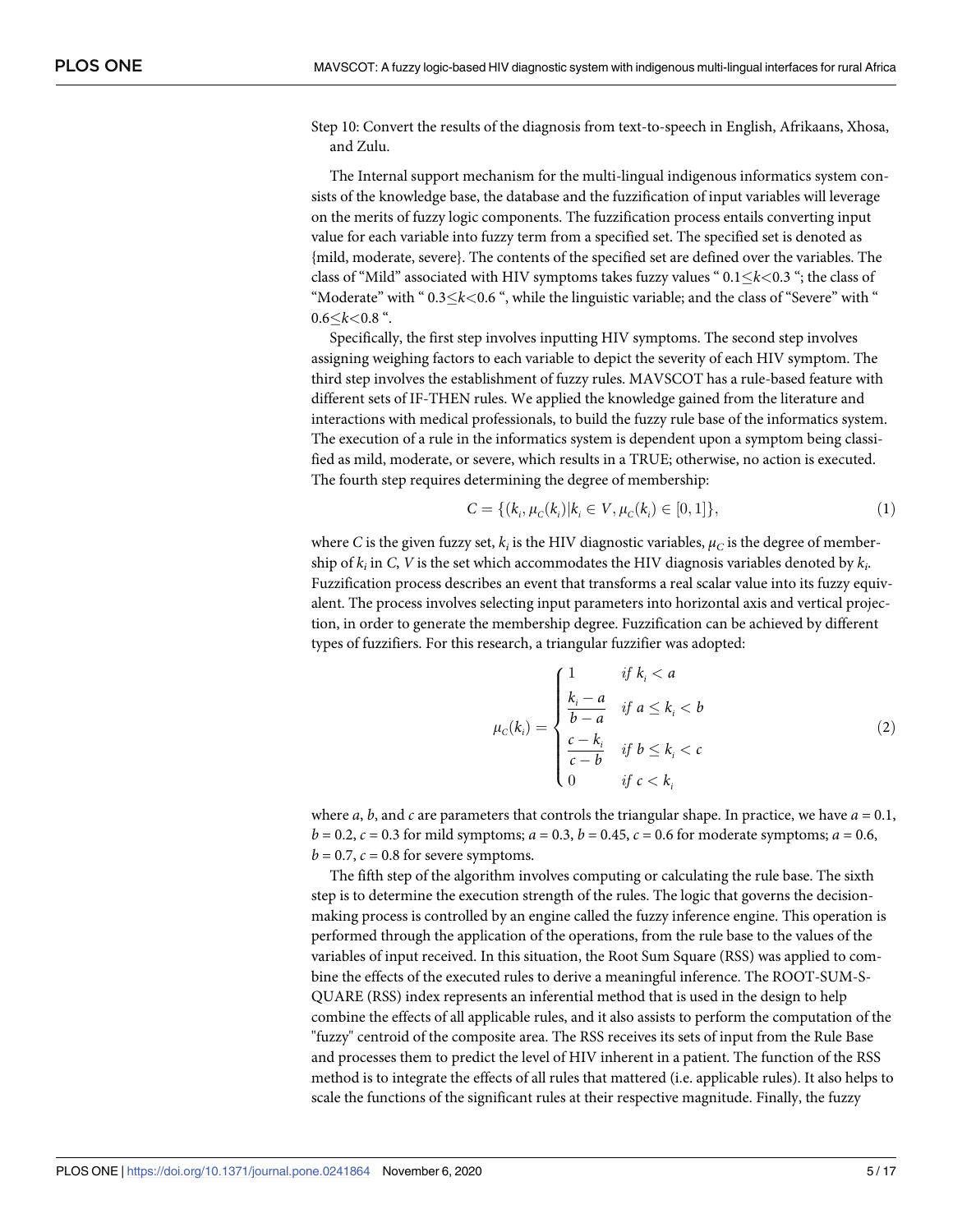<span id="page-5-0"></span>centroid of the composite area is constructed. Our choice for this method was motivated by the fact that in the design, it provides the best weighted influence on all rules that are being fired or performed. The equation for RSS is as follows:

$$
RSS = \sum_{x=1}^{n} R_x^2 \tag{3}
$$

where  $R_x$  represents a fired rule or rules that have been executed, and  $x$  is the identifier of rules that have been executed and represents the strength of different rules and the parameter  $x = 1$ , 2, 3,. . .,n also represents the number of fired rules for a given HIV diagnosis task.

The seventh step is to determine each rule's degree of truth, through non-zero minimum evaluation. The eight step is to compute the possible level of HIV presence in a patient's body based on the symptoms keyed-in. For the purpose of defuzzification in the informatics system, the center of gravity (CoG) or Centroid of Area (CoA) was adopted:

$$
CoA = \frac{\sum_{i=1}^{m} \mu K(k_i) k_i}{\sum_{i=1}^{m} \mu K(k_i)}
$$
(4)

where  $\mu K(k_i)$  is the degree of *i* in a membership function, while  $k_i$  is the center value in the function. m (in Eq (4)) is the maximum value that *i* can achieve, *i* is the number of partitioned portions within the Centroid of Area (CoA). Computational flexibility and intuitive plausibility informed our choice of this methodology.

The ninth step of the algorithm is to implement and integrate text-to-speech mechanism into MAVSCOT software. We integrated the speech synthesis aspect into MAVSCOT, by incorporating some text-to-speech java classes developed by MARY TTS [[56–59\]](#page-16-0). The java classes helped to translate texts within MAVSCOT into speech. MARY implies Modular Architecture for Research in sYynthesis [MARY Text-to-Speech System (MaryTTS) [[59](#page-16-0)].

The tenth step of the algorithm is to output the results of the diagnosis based on the computation performed in steps 1–8 of the algorithm. It also converts the results of the diagnosis from text-to-speech in English, by applying the voice computing mechanism that was implemented in step 9 of the algorithm, to translate into Afrikaans, Xhosa, and Zulu. It then provides appropriate recommendations from text-to-speech in English, and by applying the voice computing mechanism that was implemented in step 9 of the algorithm to translate from textto-speech, and pronounce in Afrikaans, Xhosa, and Zulu languages.

#### **3 Results**

#### **3.1 Demonstration and examples**

Some paradigms are correct about effectively managing HIV. (i) The long-term survival of an HIV patient becomes guaranteed through an early diagnosis and proper management of the disease. (ii) Proper management of HIV patients through the administration of Antiretroviral (ART/ARV) drugs and good counselling, can assist to slow down the transmission of the disease. (iii) A proper knowledge about the viral load of HIV within the human body or a similar metric, will assist clinicians and medical personnel to effectively manage such HIV patients well. In these situations, fuzzy algorithm plays a very crucial role. We demonstrate this by considering some examples. The HIV symptoms were obtained from scientific literature. This example illustrates seven patients with different HIV symptoms as illustrated in S3 [Table](#page-10-0). The patient's IDs are: PID1, PID2, PID3, PID4, PID5, PID6, and PID7. Ultimately, our focus will be on Patient 7(PID7). Each patient has 12 HIV symptoms (see S3 [Table](#page-10-0)).

To better link section 3 to section 2, we will follow the description of the algorithms in section 2. From step 1 of the MAVSCOT software algorithm in section 2, the patients HIV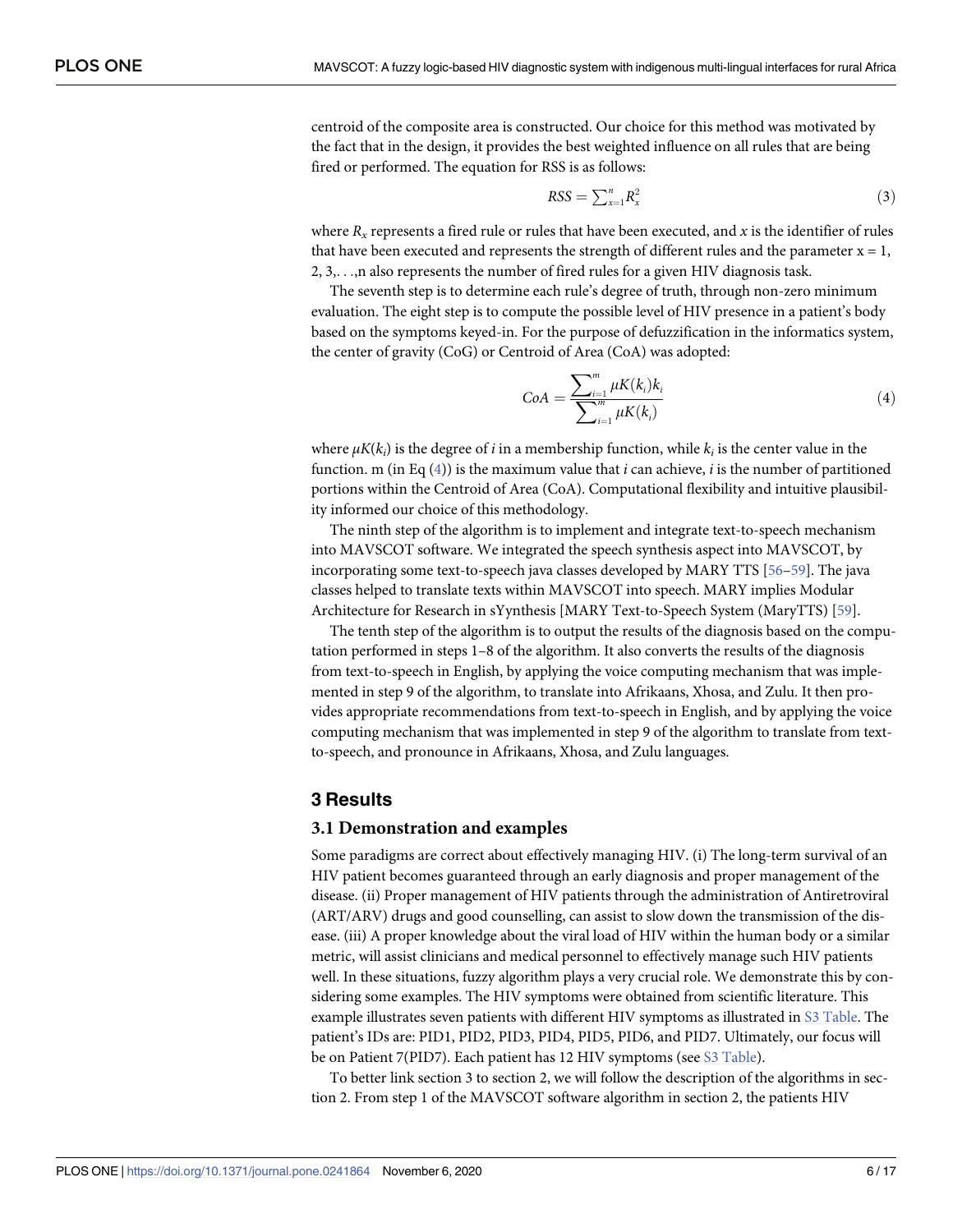<span id="page-6-0"></span>symptoms are input into the software. For step 2, the severity of the type of HIV symptoms for a particular HIV patient can be specified by applying weighing factors(wf) to the set S, where *wf* = 1 (mild), 2 (moderate), and 3 (severe). S3 [Table](#page-10-0) shows seven HIV patients exhibiting the similar HIV symptoms but at different severity. S4 [Table](#page-10-0) shows the different weights assigned to the HIV symptoms of the patients.

The third step of the MAVSCOT algorithm in section 2 focused on applying fuzzy rules to existing weighing factors of the HIV symptoms. S7 [Table](#page-11-0) contains the Fuzzy rule base that has been defined. (See the online supplementary material and S7 [Table\)](#page-11-0). It has 21 rules, with some interpretations provided here from **Rules 1, 10, and 21** in subsequent section of this manuscript. The fourth step of the MAVSCOT algorithm involves determining the degree of membership by comparing respective weighing factors with fuzzy inputs, through mapping. For example, if an HIV patient informs a medical doctor that he or she has a severe situation of ulcer in the genitals, the medical doctor simply assigns the value 3 to this symptom. Therefore, the system will compute the degree of the ulcers in the genitals as  $(3-1)/3 = 2/3 = 0.67$ . This is achieved by using triangular fuzzifier to obtain the triangular fuzzy numbers. See S5 [Table](#page-10-0) for the triangular fuzzy numbers of the HIV symptoms for the different HIV patients. Values entered for patient 7 can be found in S6 [Table](#page-11-0). The fifth step of the MAVSCOT algorithm in section 2 was to compute the rule base.

The sixth step of the MAVSCOT algorithm was to determine the execution strength of rules of patient 7 (PID7) (see S9 [Table](#page-11-0)). First, the commencement of this process can be achieved from S9 [Table,](#page-11-0) by extracting the set of rules that produced the non-zero minimum values. In S9 [Table,](#page-11-0) we have the list of Rules that produced non-zero minimum values. These sets of rules are: Rules 1, 4, 5, 6, 7, 8, 9, 10, 11, 16, 17, 18, 19, 20, 21. These can be respectively classified as follows: Mild = None (Rules that generated non-zero minimum values); Moderate =  $R4$ ,  $R5$ ,  $R6$ ,  $R8$ ,  $R18$  (Rules that generated non-zero minimum values); Severe = R1, R7, R9, R10, R11, R16, R17, R19, R20, R21 (Rules that generated non-zero minimum values). Second, by applying the RSS equation, the execution strength of the rules can be determined. Specifically, by comparing S8 [Table](#page-11-0) with S9 [Table](#page-11-0) for patient 7 (PID7), and by applying the RSS inference technique, we have:

For the class of Mild, we have that:

$$
Mild = 0 \sqrt{0} = \sqrt{0^2} = 0
$$
\n(5A)

For the class of Moderate, we have that:

Modernate = R9, R16, R17, R18, R20 = 
$$
\sqrt{R_9^2 + R_{16}^2 + R_{17}^2 + R_{18}^2 + R_{20}^2} = \sqrt{0.33^2 + 0.33^2 + 0.33^2 + 0.33^2 + 0.33^2} = 0.78
$$
\n(5B)

For the class of Severe, we have that:

$$
Severe = R1, R4, R5, R6, R7, R8, R10, R11, R19, R21, =>
$$
\n
$$
\sqrt{R_1^2 + R_4^2 + R_5^2 + R_6^2 + R_7^2 + R_8^2 + R_{10}^2 + R_{11}^2 + R_{19}^2 + R_{21}^2} =
$$
\n
$$
\sqrt{0.67^2 + 0.67^2 + 0.67^2 + 0.67^2 + 0.67^2 + 0.67^2 + 0.67^2 + 0.67^2 + 0.67^2 + 0.67^2} =
$$
\n(5C)

 $\sqrt{0.4489 + 0.4489 + 0.4489 + 0.4489 + 0.4489 + 0.4489 + 0.4489 + 0.4489 + 0.4489 + 0.4489 + 0.4489} = 2.12$ 

The seventh step of the MAVSCOT algorithm was to determine each rule's degree of truth through non-zero minimum evaluation. The non-zero minimum values were computed by comparing the symptoms and values of Patient 7 with the 21-rule Fuzzy rule base. Sets of nonzero minimum values were derived (see S8 [Table\)](#page-11-0), from which the minimum of these non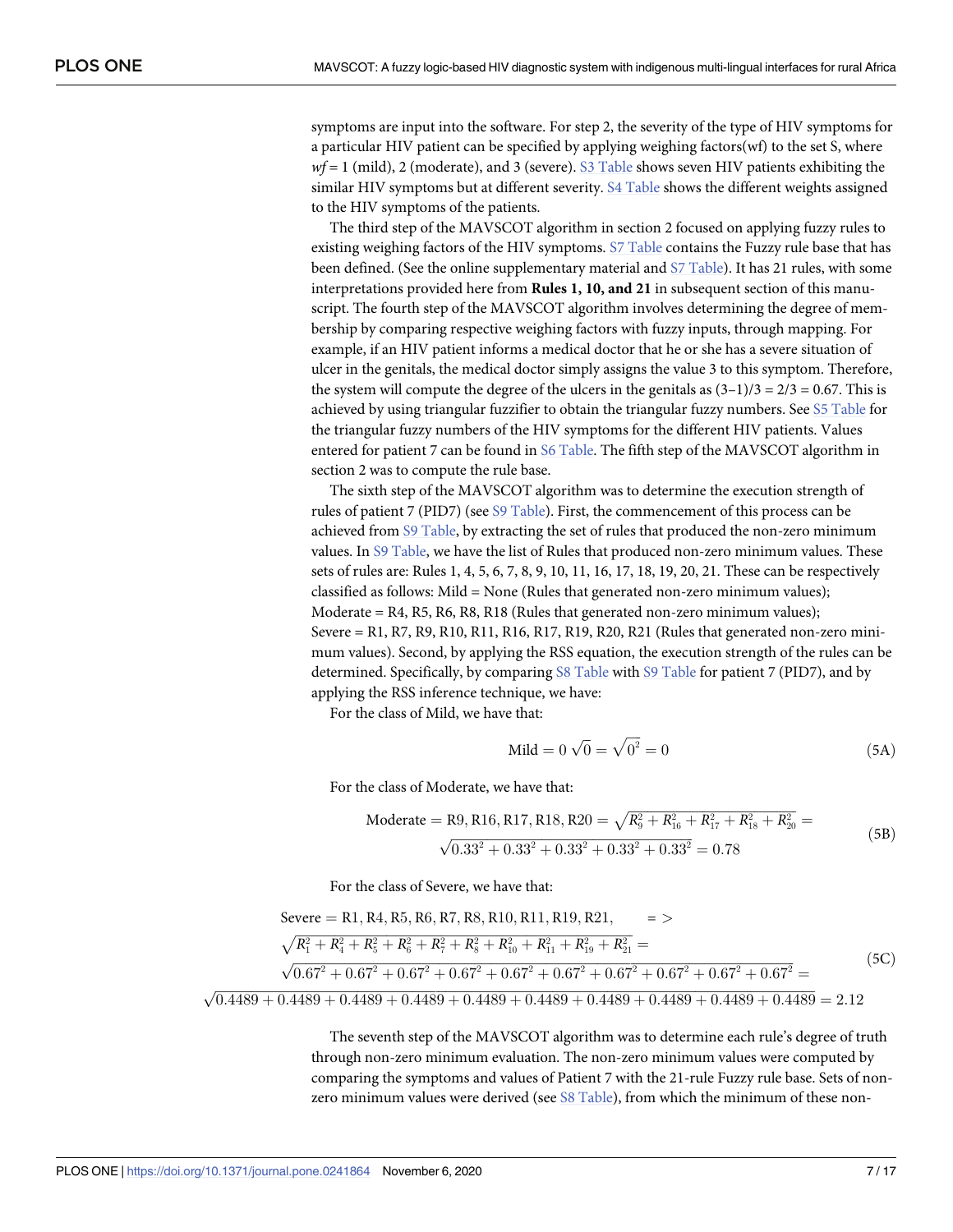zero minimum values were selected. In [S8](#page-11-0) and [S9](#page-11-0) Tables, a Rule-Based evaluation for Patient 7 (PID7) was conducted. This was based on the Rule-base specified in S7 [Table](#page-11-0), using 21 rules. Here we have that:

Mild = Execution strength for mild for non-zero minimum values (Eq [5A](#page-6-0)) divided by the number of Rules for mild  $=\frac{0}{1}=0$ 

Moderate = Execution strength for moderate for non-zero minimum values ( $Eq 5B$ ) divided by the number of Rules for moderate  $=$   $\frac{0.78}{5}$   $=$  0.156

Severe = Execution strength for severe for non-zero minimum values ( $Eq 5C$  $Eq 5C$ ) divided by the number of Rules for severe  $=$   $\frac{2.12}{10}$  = 0.212;

The eighth step of the MAVSCOT algorithm involved computing the possible intensity of HIV present in a patient. The eight step helps to compute the output which is the result of the diagnoses of patient 7 (PID7). The Center of Gravity (CoG) Technique was applied and defuzzification process takes place. The CoG helped to translate the output from the RSS to crisp values. So, for patient 7(PID7), we can further apply the CoG technique to compute precise outputs for the diagnoses by adopting the defuzzification process, which gives  $CoG = 0.5946$ . Therefore, the HIV diagnoses for this male HIV patient (PID7) produced 59.46% of overall severe HIV. This was achieved as follows:

Output = 
$$
\frac{(0X0.2) + (0.156X0.45) + (0.212X0.7)}{0 + 0.156 + 0.212} = \frac{0.22}{0.37} = 0.5946
$$

The output of the MAVSCOT algorithm produced 0.5946. Therefore, the overall HIV severity =  $0.5946$  X 100 = 59.46%. This represents an estimated overall percentage of HIV severity within a diagnosed patient's body (see S2 [Table](#page-10-0) for the interpretation of the result). The MAVSCOT software predicted **57.44%** from S7 [Table,](#page-11-0) row 10, for the same type of HIV symptoms that the MAVSCOT algorithm processed. The (2.02%) slight difference obtained from the results predicted by the MAVSCOT software and the result obtained from the MAVSCOT algorithm stem from the answers provided to the additional six lifestyle follow-up questions that was integrated into the MAVSCOT software, (See S7 [Table,](#page-11-0) row 10), where the lifestyle of the diagnosed patient involved having multiple sex partners, shared unsterilized objects with other persons, has had unprotected sex, uses aphrodisiac sex stimulants and knows his/her HIV status, with the assumption of being careful not to infect others. The ninth step of MAVSCOT algorithm helped to output the diagnosis with recommendation. Implementation of Step 10 of the MAVSCOT algorithm can be found in section 3.2 of this manuscript. Another example on the implementation and application of fuzzy rule for a female HIV patient can be found in S3 [Appendix](#page-12-0) (with [S12](#page-11-0)–[S15](#page-12-0) Tables).

- **Rule 1:** IF Abnormal Swelling = Mild and Anxiety = Moderate, and Dementia = Severe, and Fatigue = Severe, and Fever = Moderate and Headache = Severe and Sexual Dysfunction = Moderate and Night Sweats = Moderate and Joint Pain = Severe and Muscle Aches = Moderate and Ulcers in the Genitals = Moderate and Weight Loss = Moderate and Patient has multiple sex partners, and Patient has shared unsterilized objects with others and Patient has had unprotected sex, and Patient has undergone unscreened blood transfusion and Patient is aware of HIV/AIDS and Patient has been self-administering sexual stimulants THEN the possible presence of HIV in the patient's body = **SEVERE**
- **Rule 10:** IF Abnormal Swelling = Severe and Anxiety = Severe, and Dementia = Severe, and Fatigue = Severe, and Fever = Severe and Headache = Severe and Sexual Dysfunction = Severe and Night Sweats = Severe and Joint Pain = Severe and Muscle Aches = Severe and Ulcers in the Genitals = Severe and Weight Loss = Severe and Patient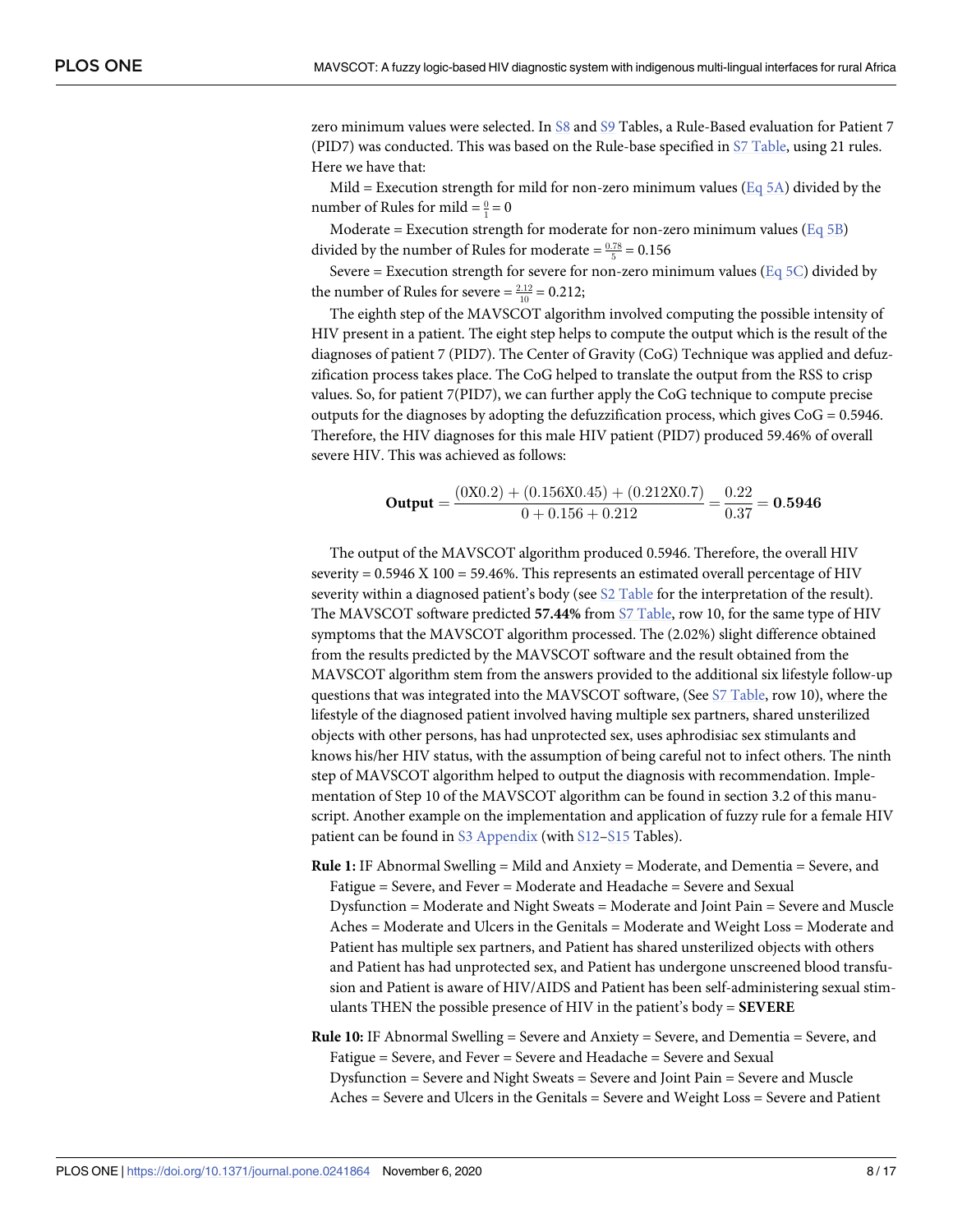has multiple sex partners, and Patient has shared unsterilized objects with others and Patient has had unprotected sex, and Patient has undergone unscreened blood transfusion and Patient is aware of HIV/AIDS and Patient has been self-administering sexual stimulants THEN the possible presence of HIV in the patient's body = **SEVERE**

**Rule 21:** IF Abnormal Swelling = Mild and Anxiety = Severe, and Dementia = Severe, and Fatigue = Severe, and Fever = Moderate and Headache = Severe and Sexual Dysfunction = Moderate and Night Sweats = Moderate and Joint Pain = Severe and Muscle Aches = Moderate and Ulcers in the Genitals = Moderate and Weight Loss = Moderate and Patient has multiple sex partners, and Patient has shared unsterilized objects with others and Patient has had unprotected sex, and Patient has undergone unscreened blood transfusion and Patient is aware of HIV/AIDS and Patient has been self-administering sexual stimulants THEN the possible presence of HIV in the patient's body **= SEVERE**

#### **3.2 MAVSCOT Graphical User Interface (GUI)**

The tenth step of MAVSCOT algorithm helped to convert the results of the diagnosis from text-to-speech in English, Afrikaans, Xhosa, and Zulu languages. S3 [Fig](#page-10-0) shows the Graphical User Interface (GUI) of MAVSCOT, with all features displayed in English. The GUI consists of three major sections grouped into steps. These are the basic information section, the HIV symptom entry section, and other follow-up (lifestyle) questions section. An extra supplementary section represents the voice detection programmed into the MAVSCOT GUI. MAVS-COT's GUIs in Afrikaans, Zulu and Xhosa can be found in [S4–S6](#page-10-0) Figs, respectively. Other figures can be found in the S2 [Appendix](#page-12-0).

#### **3.3 Gaps in the existing systems**

Comparative analysis between MAVSCOT and some existing systems revealed the gaps inherent in the existing systems. Some of the gaps inherent in the existing systems include the followings: (i) the existing systems developed by Pazzani et al. [\[33\]](#page-15-0), Tucker et al. [\[37\]](#page-15-0), Ebrahimi et al. [\[36\]](#page-15-0), Atalay et al. [\[34\]](#page-15-0), all lacked multilingual features of languages used in developing the systems. (ii) another gaps inherent in the existing system is that the systems developed by Ebrahimi et al. [[36](#page-15-0)], Pazzani et al. [\[33\]](#page-15-0), and Atalay et al. [[34](#page-15-0)] lacked voice-enabled/speech enabled features in their operations.(iii) the systems developed by Tucker et al. [[37](#page-15-0)], Ebrahimi et al. [\[36\]](#page-15-0) and Atalay et al. [\[34\]](#page-15-0) lacked HIV predictive and advisory features. See S11 [Table](#page-11-0).

#### **3.4 Gaps inherent in MAVSCOT**

MAVSCOT has its limitations. The speech pronunciation of HIV symptoms in English, Afrikaans, Zulu and IsiXhosa, within the symptoms section, the diagnosed results section, and the prescription section of the MAVSCOT Software yielded very good and impressive results. However, the ascent and pronunciation of the spoken sentences in the advice and recommendation sections of the Afrikaans, Zulu and IsiXhosa versions of MAVSCOT still have some defects. There is the need to improve these ascents and pronunciation in future works.

#### **4 Discussion**

We conducted some comparisons between existing systems and the MAVSCOT software. [S11](#page-11-0) [Table](#page-11-0) shows the similarities and differences between the listed systems. When compared with other voice-related software, MAVSCOT is the only software that has multilingual features in three indigenous languages (Afrikaans, IsiXhosa and Zulu). Although MAVSCOT is speech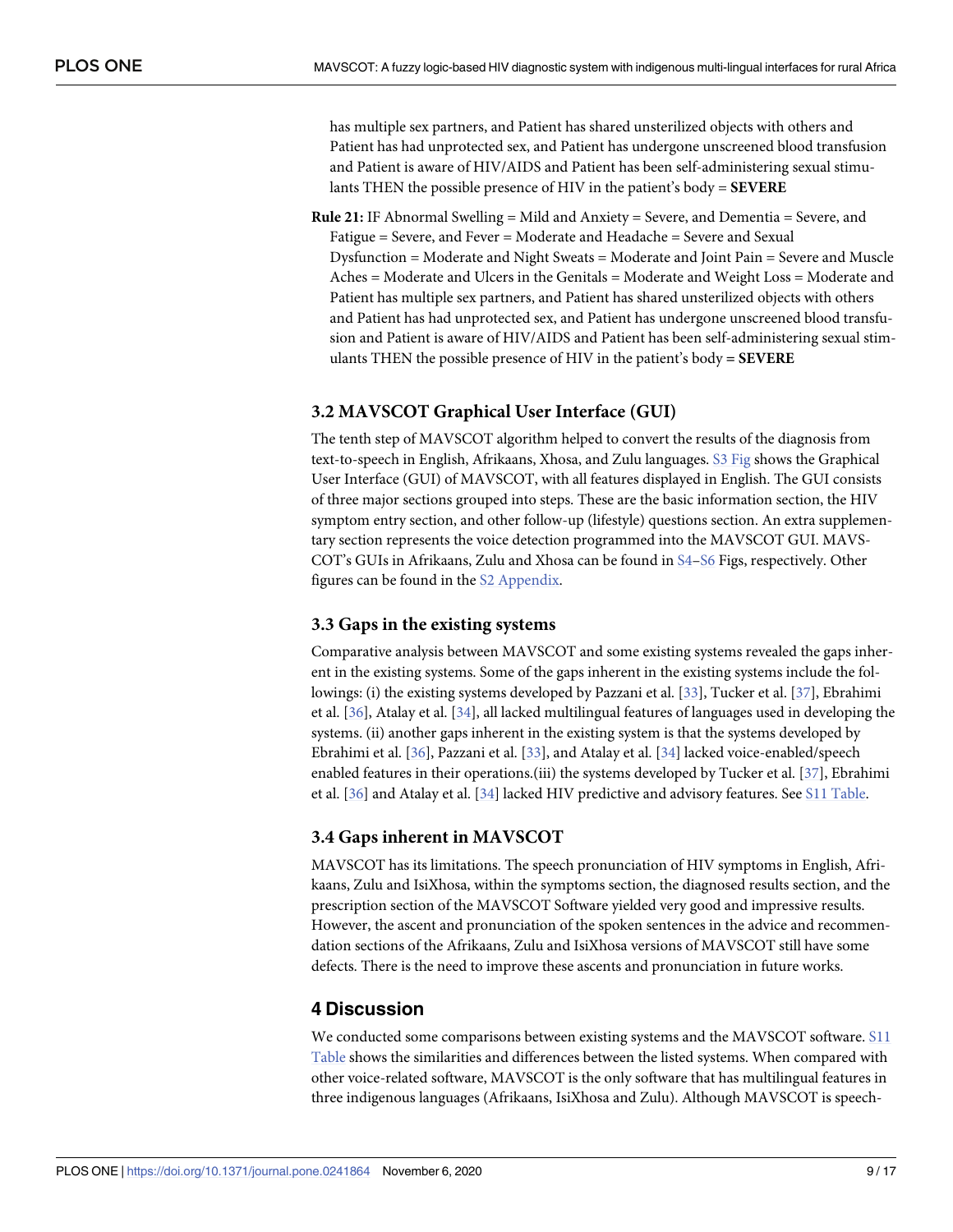<span id="page-9-0"></span>based and voice-enabled software, it is not an interactive speech-based system. MAVSCOT and the system developed by Pazzani et al. [[33](#page-15-0)], have HIV predictive and advisory features. Indigenous health informatics toolkits are very rare in Africa, especially in the management of incurable diseases such as HIV. Indigenous health informatics toolkits with embedded enabled speech features, will complement the efforts of health practitioners and people in sub-urban, and rural communities of Africa, in the management of HIV.

Fuzzy logic has a way of representing, reprocessing, manipulating, and handling data that are characterized with uncertainty and vagueness, and then producing intelligent reasoning out of it, for the purpose of making informed decision  $[60-62]$ . Diseases have different progressive stages [\[63\]](#page-16-0). During disease diagnosis, based on available symptoms, intelligent decisions are required, to decipher the correct stage of such disease. This could provide platforms for prescribing the correct medication or proffer the correct measures to manage such diseases. Fuzzy logic has the capacity to decipher specific stages of diseases. When fuzzy logic is combined with or integrated into language technology, the positive impact can be tremendous. Integrating the predictive capability of Fuzzy logic in disease diagnosis, coupled with language technology, can go a long way to transcending barriers and limitations [[64](#page-16-0)–[66](#page-16-0)]. This integration can assist in managing diseases like HIV and help drastically reduce the transmissions.

Overall, we hope MAVSCOT can help improve diagnosing HIV patients in rural communities of Africa, which could eventually avert and reduce the transmissions of new HIV infections. This is the first indigenous HIV multilingual software to integrate the diagnostic and predictive knowledge of fuzzy logic [\[65\]](#page-16-0), fuzzy sets [[66](#page-16-0)], fuzzification and defuzzification [[67](#page-16-0)– [70\]](#page-16-0), with selected indigenous African languages, as well embedded text-to-speech function. It can be used as a valuable complementary tool to support medical personnel in indigenous communities in Africa. MAVSCOT can be further expanded to include other indigenous languages such as SiSwati, Xitsonga, Setswana and Tshivenda. The speech detection component<br>in MANSCOT also needs further refinement. However, our priority for the future is to test th in MAVSCOT also needs further refinement. However, our priority for the future is to test the system by using raw HIV Clinical health data records.

#### **5 Conclusion**

MAVSCOT was developed by applying the knowledge of fuzzy sets, fuzzy logic and speech technology, to develop a multi-lingual indigenous informatics system (MAVSCOT), in four different languages namely: English, Afrikaans, Zulu and IsiXhosa. MAVSCOT is a complementary tool that will assist medical personnel to facilitate effective HIV diagnosis and prediction, in underprivileged rural and sub-urban communities of Africa. The positive impact of the use of this software by medical practitioners in rural settings of Africa will greatly assist to reduce time wasted on HIV diagnosis among local patients, eliminate miscommunication, ensure better diagnosis, treatments, and management of HIV. This will assist to reduce the rate of transmission of the disease. Hence, HIV/AIDs transmissions will be delayed, thus prolonging the lives of HIV infected people, and protecting the lives of the uninfected.

#### **Supporting information**

**S1 [Fig](http://www.plosone.org/article/fetchSingleRepresentation.action?uri=info:doi/10.1371/journal.pone.0241864.s001). Schematic depiction of the architecture of the Multi-lingual Indigenous HIV Informatics System (MAVSCOT).** This architecture shows the interaction between the knowledge base, working memory and the inference engine. The architecture also shows how knowledge engineering was used to transform medical expertise and knowledge gathered, into coding the MAVSCOT expert system. The users of MAVSCOT interacts with the system through voiceenabled GUI. (TIF)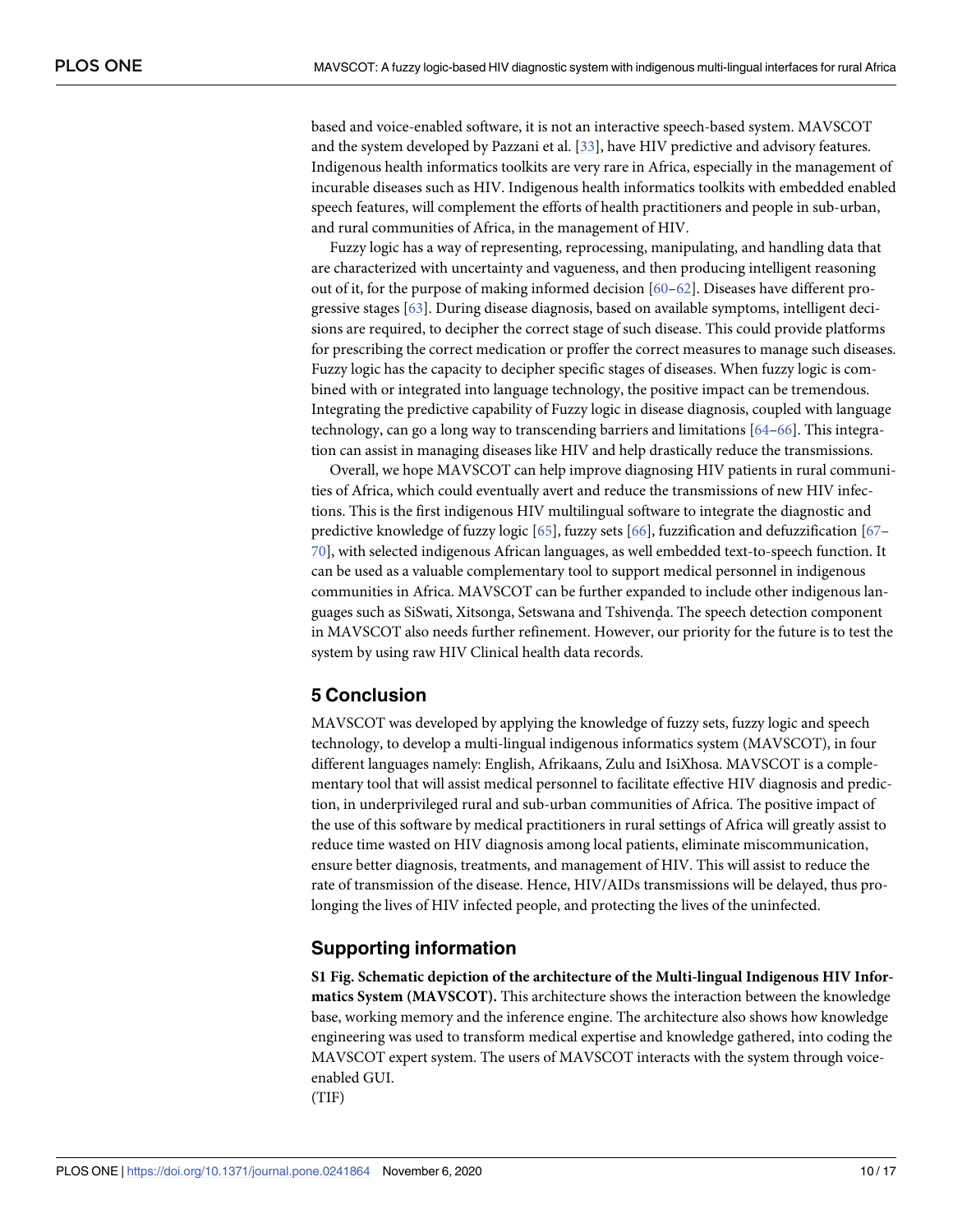<span id="page-10-0"></span>**S2 [Fig](http://www.plosone.org/article/fetchSingleRepresentation.action?uri=info:doi/10.1371/journal.pone.0241864.s002). Flowchart of the Multi-lingual Indigenous HIV Informatics System (MAVSCOT).** This flowchart depicts the various operations within MAVSCOT. (TIF)

**S3 [Fig](http://www.plosone.org/article/fetchSingleRepresentation.action?uri=info:doi/10.1371/journal.pone.0241864.s003). English Graphical User Interface (GUI) of the MAVSCOT software.** This is the English user interface of MAVSCOT provides a description of the different sections/segments within the MAVSCOT software GUI. (TIF)

**S4 [Fig](http://www.plosone.org/article/fetchSingleRepresentation.action?uri=info:doi/10.1371/journal.pone.0241864.s004). The Afrikaans language Graphical User Interface of the multi-lingual HIV indigenous fuzzy logic based diagnostic system (MAVSCOT).** This GUI provides the description of the various segments/sections of the interface in the Afrikaans language. The Afrikaans GUI Is also a multilingual HIV voice-enabled software (specifically in Afrikaans language). (TIF)

**S5 [Fig](http://www.plosone.org/article/fetchSingleRepresentation.action?uri=info:doi/10.1371/journal.pone.0241864.s005). The IsiXhosa language Graphical User Interface of the multi-lingual HIV indigenous fuzzy logic based diagnostic system (MAVSCOT).** This GUI provides the description of the various segments/sections of the interface in the IsiXhosa language. The IsiXhosa GUI Is also a multilingual HIV voice-enabled software (specifically in IsiXhosa language). (TIF)

**S6 [Fig](http://www.plosone.org/article/fetchSingleRepresentation.action?uri=info:doi/10.1371/journal.pone.0241864.s006). The Zulu language Graphical User Interface of the multi-lingual HIV indigenous fuzzy logic based diagnostic system (MAVSCOT).** This GUI provides the description of the various segments/sections of the interface in the Zulu language. The Zulu GUI is also a multilingual HIV voice-enabled software (specifically in Zulu language). (TIF)

**S1 [Table.](http://www.plosone.org/article/fetchSingleRepresentation.action?uri=info:doi/10.1371/journal.pone.0241864.s007) MAVSCOT HIV symptoms of HIV patients obtained from medical and scientific literature.** This table provides description about HIV patient symptomatic data, as obtained from different and exiting literature, the in-text citations for the literature. The columns consist of the collection samples, HIV Symptoms of patients [PLWHIV] obtained from medical and scientific literature and the references for each collection sample. (DOC)

**S2 [Table.](http://www.plosone.org/article/fetchSingleRepresentation.action?uri=info:doi/10.1371/journal.pone.0241864.s008) Different stages of HIV, possible interpretation of HIV predicted values and range.** This table consists of different Stages of HIV and the corresponding literature to support these stages. (DOC)

**S3 [Table.](http://www.plosone.org/article/fetchSingleRepresentation.action?uri=info:doi/10.1371/journal.pone.0241864.s009) Sample data from patients with 12 HIV symptoms.** This table consists of HIV symptoms for seven different HIV patients. The table consists of information about the patients' IDs, gender and HIV symptoms. (DOC)

**S4 [Table.](http://www.plosone.org/article/fetchSingleRepresentation.action?uri=info:doi/10.1371/journal.pone.0241864.s010) Weights assigned to HIV symptoms of HIV patients by doctors who have interacted with the patients concerned.** This table shows a sample of rating of the patients on HIV diagnosis variables. This table shows the weights assigned to patients by doctors who have interacted with the patients concerned. (DOC)

**S5 [Table.](http://www.plosone.org/article/fetchSingleRepresentation.action?uri=info:doi/10.1371/journal.pone.0241864.s011) Derived triangular values for HIV symptoms for patient 7, using MAVSCOT.** This table shows the derived triangular values for the HIV symptoms for patient 7, within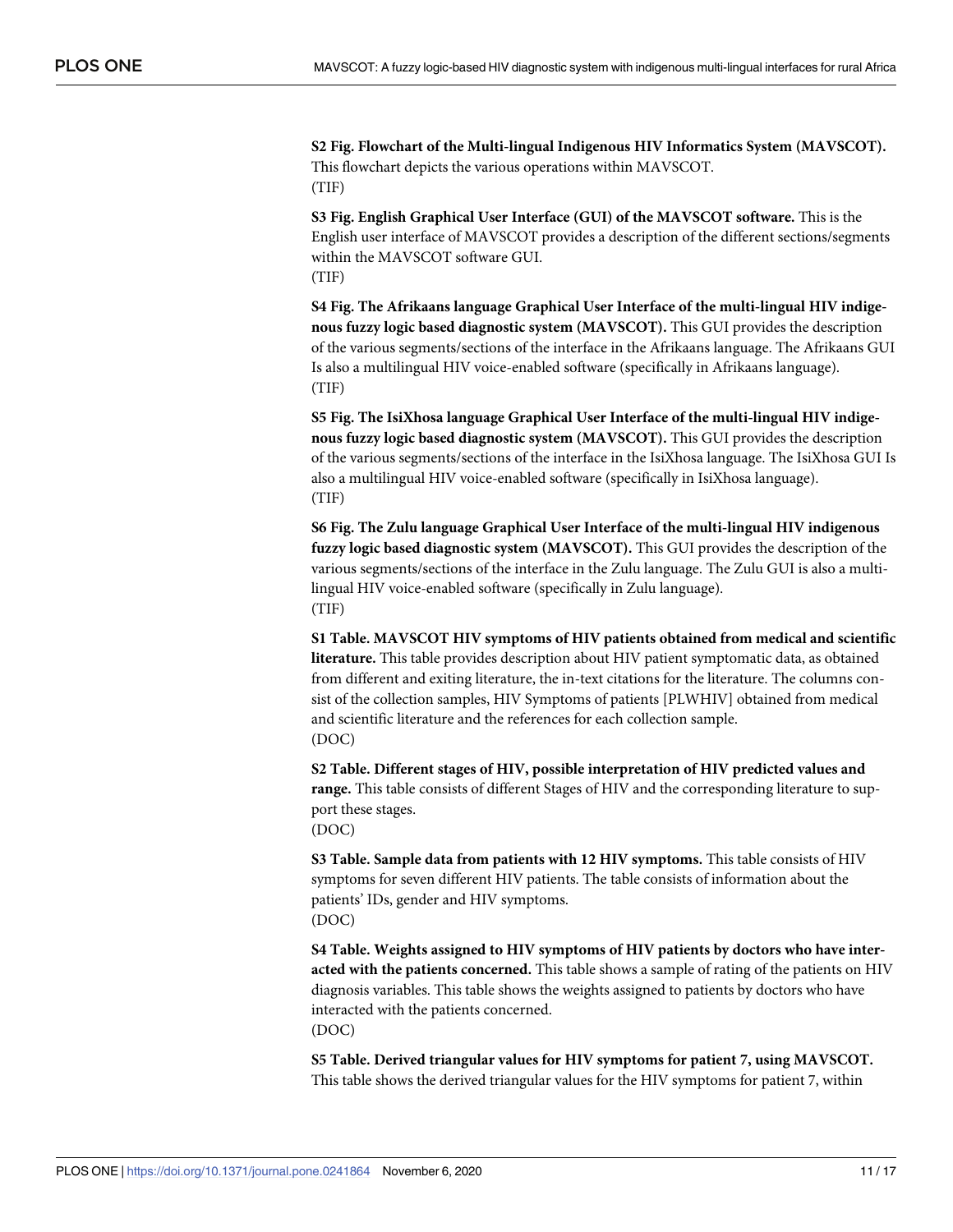<span id="page-11-0"></span>MAVSCOT software. (DOC)

**S6 [Table.](http://www.plosone.org/article/fetchSingleRepresentation.action?uri=info:doi/10.1371/journal.pone.0241864.s012) Values entered for patient 7 (with ID = PID7).** This table consists of HIV symptoms, degree of HIV symptoms, and the values of Triangular fuzzy numbers of the HIV symptoms.

(DOC)

**S7 [Table.](http://www.plosone.org/article/fetchSingleRepresentation.action?uri=info:doi/10.1371/journal.pone.0241864.s013) Fuzzy rule base for HIV–using 21 rules.** This table consists of rule numbers, different severities of HIV symptoms and the predicted diagnosis for HIV patients at different HIV symptom severities; and the conclusion of the overall HIV diagnosed. (DOC)

**S8 [Table.](http://www.plosone.org/article/fetchSingleRepresentation.action?uri=info:doi/10.1371/journal.pone.0241864.s014) Rule-based evaluation for patient 7 (PID7).** This table shows a Rule-Based evaluation for Patient 7 (PID7), based on the Rule base specified–using 21 rules. The table shows the final outcome of the Non-zero minimum values. (DOC)

**S9 [Table.](http://www.plosone.org/article/fetchSingleRepresentation.action?uri=info:doi/10.1371/journal.pone.0241864.s015) List of rules that produced non-zero minimum values.** This table shows the sets of rules that met the Non-zero minimum values criteria. These are: Rules 1, 4, 5, 6, 7, 8, 9, 10, 11, 16, 17, 18, 19, 20, 21. These can be respectively classified as follows: Mild = None; Moderate = R4, R5, R6, R8, R18, R19; Severe = R1, R7, R9, R10, R11, R16, R17, R19, R20, R21. (DOC)

**S10 [Table.](http://www.plosone.org/article/fetchSingleRepresentation.action?uri=info:doi/10.1371/journal.pone.0241864.s016) Predicted HIV diagnosis results by MAVSCOT for the patient.** This table shows the results produced by MAVSCOT in English, Afrikaans, IsiXhosa and Zulu languages. These are the percentage of overall HIV severity diagnosed per patient. (DOC)

**S11 [Table.](http://www.plosone.org/article/fetchSingleRepresentation.action?uri=info:doi/10.1371/journal.pone.0241864.s017) Comparison of existing HIV voice-enabled expert system/software with HIV multilingual indigenous informatics software.** This table provides a comparative analysis between MAVSCOT software and other existing HIV voice-enabled expert system/software. The metrics used for this comparison include the description, multi-lingual features (textbased), Voice-Enabled/Speech-based features, Functionalities—HIV Predictive Feature, Advisory Features, input and output data. (DOC)

**S12 [Table.](http://www.plosone.org/article/fetchSingleRepresentation.action?uri=info:doi/10.1371/journal.pone.0241864.s018) Fuzzy rule base for the HIV multilingual informatics software in English and three (3) indigenous South African languages–using 14 rules.** This table is the Fuzzy Rule-Base table for a second HIV patient. This table consists of an expanded number of HIV symptoms (24 HIV symptoms), with 14 rules. The table also provided answers to some of the lifestyle questions in MAVSCOT, before determining the diagnosis of the severity of the HIV of the second patient. Most of the results in this table, show that the HIV diagnosis is SEVERE unlike the table for the first HIV patient that had most of the diagnosed cases of HIV diagnosis as MODERATE.

(DOC)

**S13 [Table.](http://www.plosone.org/article/fetchSingleRepresentation.action?uri=info:doi/10.1371/journal.pone.0241864.s019) Example of symptoms, severity, rating on variables of 24 HIV symptoms of another patient.** This table provides information about the 24 HIV symptoms of a second patient used as illustration for the demonstration of the diagnosis of the MAVSCOT software. This table consists of the rating on the variables, and the triangular fuzzification function values.

(DOC)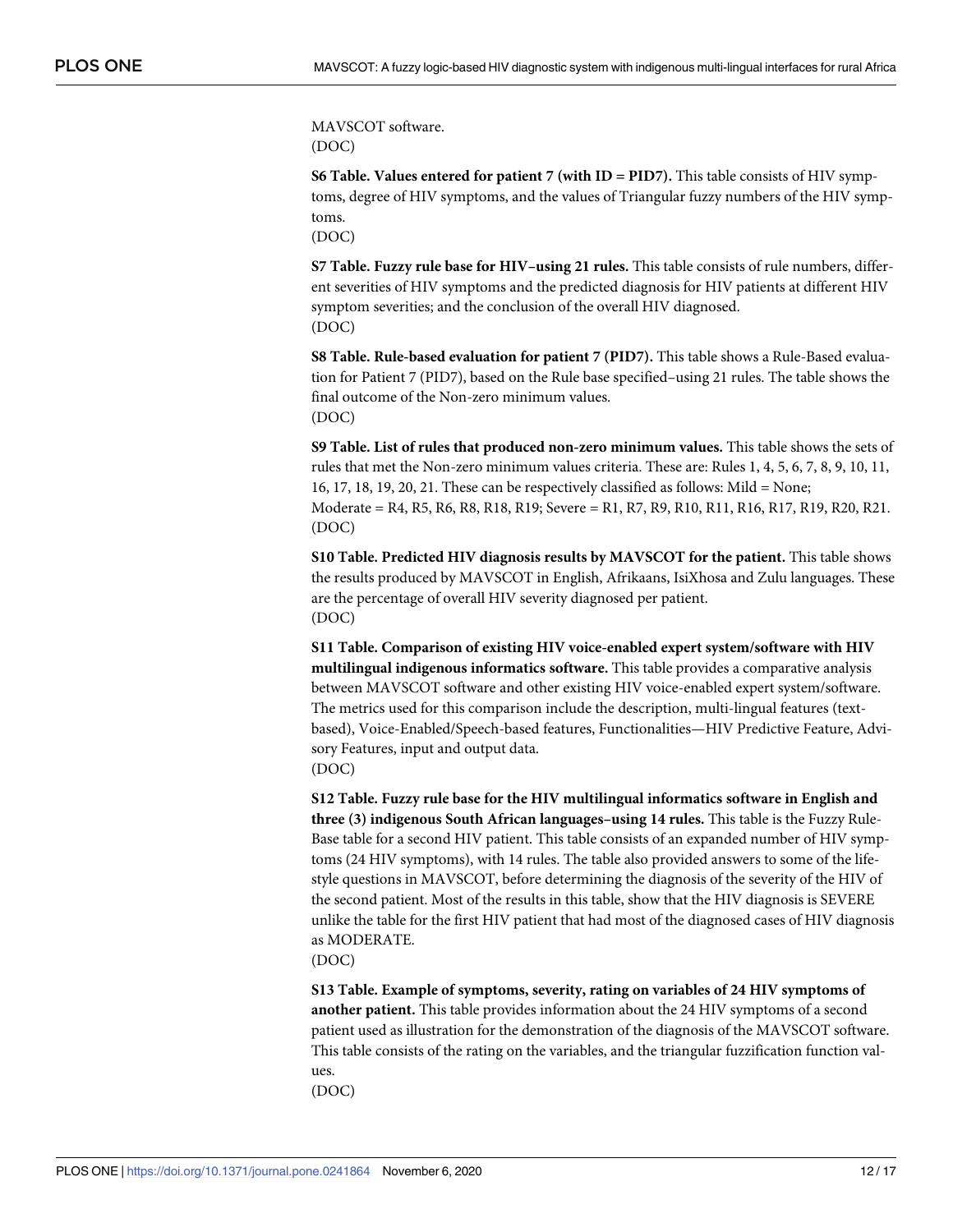<span id="page-12-0"></span>**S14 [Table.](http://www.plosone.org/article/fetchSingleRepresentation.action?uri=info:doi/10.1371/journal.pone.0241864.s020) Triangular fuzzy function values.** This table shows the Triangular Fuzzy Function Values.

(DOC)

**S15 [Table.](http://www.plosone.org/article/fetchSingleRepresentation.action?uri=info:doi/10.1371/journal.pone.0241864.s021) Table of 24 HIV symptoms, non-zero minimum values and HIV diagnosis.** This table shows the 24 HIV symptoms, and how the Fuzzy Rule-base values have been able to produce HIV diagnosis and their non-zero minimum values. (DOC)

**S1 [Appendix](http://www.plosone.org/article/fetchSingleRepresentation.action?uri=info:doi/10.1371/journal.pone.0241864.s022). Multilingual HIV symptoms, words, sentences, labels used in MAVSCOT software.** This file consist of all HIV symptoms used in MAVSCOT, the labels, words, sentences used in constructing and developing MAVSCOT. This file also contains the interpretations for the HIV symptoms, words, sentences in Afrikaans, IsiXhosa and the Zulu indigenous African languages.

(XLSX)

**S2 [Appendix](http://www.plosone.org/article/fetchSingleRepresentation.action?uri=info:doi/10.1371/journal.pone.0241864.s023). All figures used in the manuscript and the supporting documents.** This file contains all figures used in the main manuscript and supporting documents. (DOC)

**S3 [Appendix](http://www.plosone.org/article/fetchSingleRepresentation.action?uri=info:doi/10.1371/journal.pone.0241864.s024). Extra example to illustrate the implementation of fuzzy logic and fuzzy rule within MAVSCOT.** This file contains an extra example to illustrate the implementation of fuzzy rule within the MAVSCOT software. (DOC)

**S1 [File.](http://www.plosone.org/article/fetchSingleRepresentation.action?uri=info:doi/10.1371/journal.pone.0241864.s025) All tables, figures, and illustrations within MAVSCOT.** This file consists of all tables, figures, description, and illustration of an extra example on the use of MAVSCOT software. (DOC)

**S2 [File.](http://www.plosone.org/article/fetchSingleRepresentation.action?uri=info:doi/10.1371/journal.pone.0241864.s026)** (EXE)

**S1 [Data](http://www.plosone.org/article/fetchSingleRepresentation.action?uri=info:doi/10.1371/journal.pone.0241864.s027).** (ZIP)

**S1 [Video](http://www.plosone.org/article/fetchSingleRepresentation.action?uri=info:doi/10.1371/journal.pone.0241864.s028).** (MP4)

**S2 [Video](http://www.plosone.org/article/fetchSingleRepresentation.action?uri=info:doi/10.1371/journal.pone.0241864.s029).** (MP4)

**S3 [Video](http://www.plosone.org/article/fetchSingleRepresentation.action?uri=info:doi/10.1371/journal.pone.0241864.s030).** (MP4)

**S4 [Video](http://www.plosone.org/article/fetchSingleRepresentation.action?uri=info:doi/10.1371/journal.pone.0241864.s031).** (MP4)

#### **Acknowledgments**

We want to sincerely thank all the anonymous participants and indigenous African language speakers from South Africa that took their time to provide valuable information that has assisted us during the development of MAVSCOT.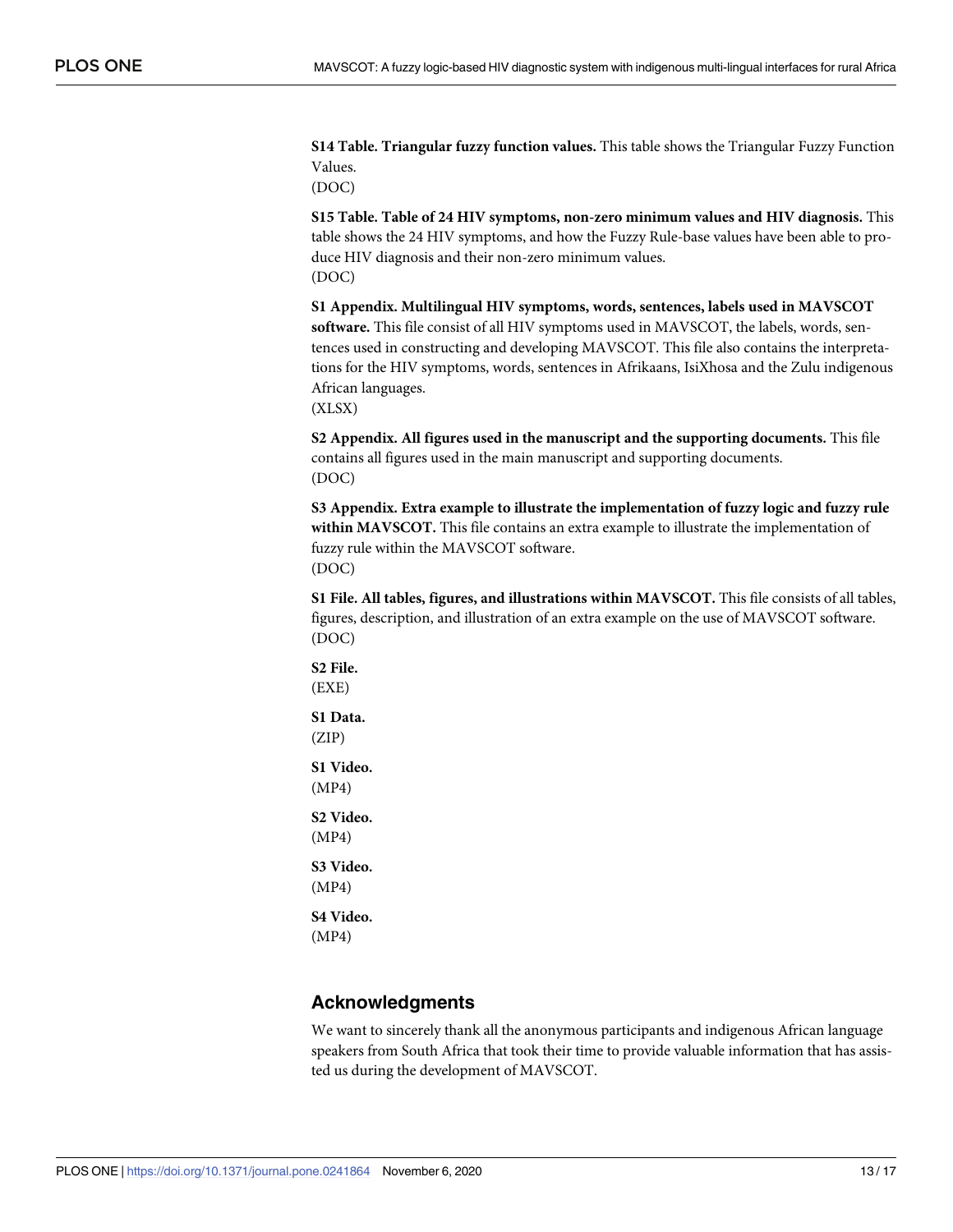#### <span id="page-13-0"></span>**Author Contributions**

**Conceptualization:** Olugbenga Oluseun Oluwagbemi, Cang Hui.

**Data curation:** Olugbenga Oluseun Oluwagbemi.

**Funding acquisition:** Olugbenga Oluseun Oluwagbemi.

**Methodology:** Olugbenga Oluseun Oluwagbemi, Abdulwahab Jatto.

**Software:** Olugbenga Oluseun Oluwagbemi, Abdulwahab Jatto.

**Writing – original draft:** Olugbenga Oluseun Oluwagbemi.

**Writing – review & editing:** Olugbenga Oluseun Oluwagbemi, Folakemi Etseoghena Oluwagbemi, Cang Hui.

#### **References**

- **[1](#page-0-0).** Dwyer-Lindgren L, Cork MA, Sligar A, Steuben KM, Wilson KF, Provost NR, et al. Mapping HIV prevalence in sub-Saharan Africa between 2000 and 2017. Nature 2019; 570(7760):189–193. [https://doi.](https://doi.org/10.1038/s41586-019-1200-9) [org/10.1038/s41586-019-1200-9](https://doi.org/10.1038/s41586-019-1200-9) Epub 2019 May 15) PMID: [31092927](http://www.ncbi.nlm.nih.gov/pubmed/31092927)
- **[2](#page-0-0).** WHO, (2016) Fact Sheets: <http://www.who.int/mediacentre/factsheets/fs360/en/>; Access date: 21-06- 2017.
- **[3](#page-1-0).** Nel A, Mabude Z, Smit J, Kotze P, Arbuckle D, Wu J, et al. (2012). HIV incidence Remains High in Kwazulu-Natal, South Africa: Evidence from Three Districts, PLOS ONE 2012; 7(4):e35278. [https://doi.org/](https://doi.org/10.1371/journal.pone.0035278) [10.1371/journal.pone.0035278](https://doi.org/10.1371/journal.pone.0035278) PMID: [22536364](http://www.ncbi.nlm.nih.gov/pubmed/22536364)
- **4.** Barnighausen T, Tanser F, Gqwede Z, Mbinzana C, Herbst K, Newell ML, High HIV incidence in a community with high HIV prevalence in rural South Africa: findings from a prospective population-based study, AIDS 2008, 22:139–144. <https://doi.org/10.1097/QAD.0b013e3282f2ef43> PMID: [18090402](http://www.ncbi.nlm.nih.gov/pubmed/18090402)
- **5.** Abdool Karim Q, Kharsany AB, Frohlich JA, Werner L, Mlotschwa M, Madlala BT et al. HIV incidence in young gilrs in KwaZuluNatal, South Africa—public health imperative for their inclusion in HIV biomedical intervention trials. AIDS Behavior 2012; 16(7):1870–1876. <https://doi.org/10.1007/s10461-012-0209-y> PMID: [22618892](http://www.ncbi.nlm.nih.gov/pubmed/22618892)
- **[6](#page-1-0).** Shisana O, Rehle T, Simbayi LC, Zuma K, Jooste S, Zungu N, et al., South African National HIV Prevalence, Incidence and Behavior Survey, 2012, Cape Town, HSRC Press.
- **[7](#page-1-0).** Baisley K, Chimbindi N, Mthiyane N, Floyd S, McGrath N, Pillay D, et al. (2018). High HIV incidence and low uptake of HIV prevention services: The context of risk for young male adults prior to DREAMS in rural Kwazulu-Natal, South Africa.
- **[8](#page-1-0).** Oluwagbemi O, and Oladunni B. Diagnosis and Recommender System for some neglected tropical diseases. International Journal of Natural and Applied Sciences 2010; 6(2):181–188.
- **[9](#page-1-0).** Heckman TG, Somlai AM, Peters J, Walker L. Otto-Salaj CA, Galdabini et al. Barriers to care among persons living with HIV/AIDS in urban and rural areas. AIDS Care 1998; 10:3, 365–375, [https://doi.org/](https://doi.org/10.1080/713612410) [10.1080/713612410](https://doi.org/10.1080/713612410) PMID: [9828979](http://www.ncbi.nlm.nih.gov/pubmed/9828979)
- **10.** Pellowski JA. Barriers to care for rural people living with HIV: a review of domestic research and health care models. The Journal of the Association of Nurses in AIDS Care: JANAC 2013, 24(5), 422–437. <https://doi.org/10.1016/j.jana.2012.08.007> PMID: [23352771](http://www.ncbi.nlm.nih.gov/pubmed/23352771)
- **[11](#page-1-0).** Lurie MN, Williams BG, Zuma K, Mkaya-Mwamburi, D, Garnett GP, Strum AW, et al. The Impact of Migration on HIV-1 Transmission in South Africa: A Study of Migrant and Non-migrant Men and Their Partners, Sexually Transmitted Diseases 2003; 30(2):149–156. [https://doi.org/10.1097/00007435-](https://doi.org/10.1097/00007435-200302000-00011) [200302000-00011](https://doi.org/10.1097/00007435-200302000-00011) PMID: [12567174](http://www.ncbi.nlm.nih.gov/pubmed/12567174)
- **[12](#page-1-0).** Sowell RL, Lowenstein A, Moneyham L, Demi A, Mizuno Y, Seals BF. Resources, Stigma, and Patterns of Disclosure in Rural Women with HIV Infection, Public Health Nursing 1997; 14(5): 302–312 [https://](https://doi.org/10.1111/j.1525-1446.1997.tb00379.x) [doi.org/10.1111/j.1525-1446.1997.tb00379.x](https://doi.org/10.1111/j.1525-1446.1997.tb00379.x) PMID: [9342922](http://www.ncbi.nlm.nih.gov/pubmed/9342922)
- **[13](#page-1-0).** Martin D. (1997). Towards a New Multilingual Language Policy in Education in South Africa: different approaches to meet different needs, Educational Review 1997, 49(2):129–139;
- **14.** Engelbrecht C, Nkosi Z, Wentzel D, Govender S, and Mclnemey P. Nursing Students's use of language in communicating with isiZulu speaking clients in clinical settings in Kwazulu-Natal, South African Journal of African Languages 2008, 28(2):145–155.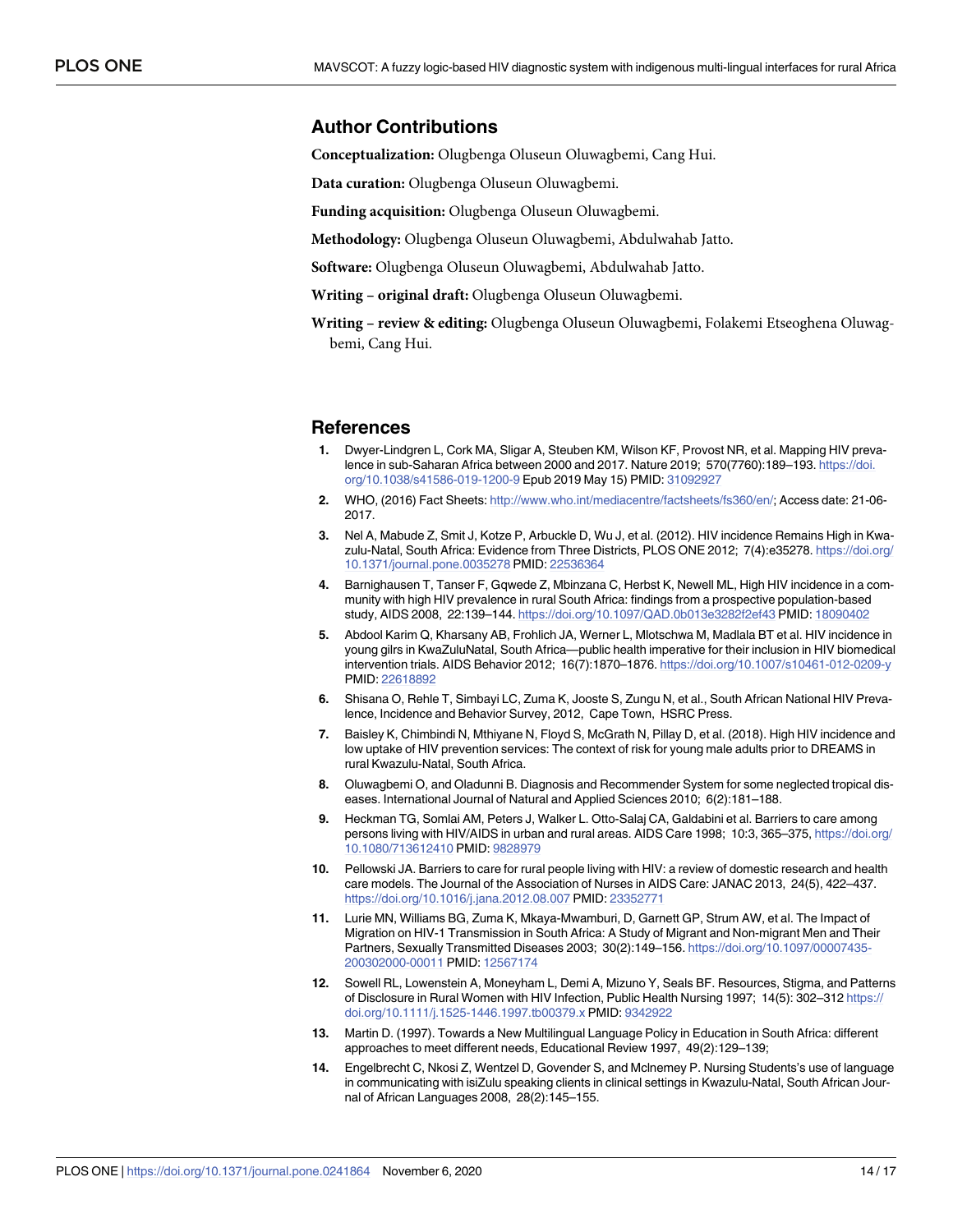- <span id="page-14-0"></span>**[15](#page-1-0).** Gumbi P and Ndimande-Hlongwa N. Embracing the use of African languages as additional languages of teaching and learning in KwaZulu-Natal schools, South African Journal of African Languages 2015; (2)157–162.
- **[16](#page-1-0).** Matthews Margaret & Wyk Van, Jacqueline. Speaking the language of the patient: Indigenous language policy and practice. SA Family Practice 2015; 58. <https://doi.org/10.1080/20786190.2015.1083718>
- **[17](#page-1-0).** Vilela M., Oluyemi G. & Petrovski A. Fuzzy logic applied to value of information assessment in oil and gas projects. Petroleum Science 2019; 16, 1208–1220 (2019). [https://doi.org/10.1007/s12182-019-](https://doi.org/10.1007/s12182-019-0348-0) [0348-0](https://doi.org/10.1007/s12182-019-0348-0)
- **18.** Precup R., Teban T., Albu A., Borlea A., Zamfirache I. A. and Petriu E. M., "Evolving Fuzzy Models for Prosthetic Hand Myoelectric-Based Control," in IEEE Transactions on Instrumentation and Measurement 2020; 69(7):4625–4636, July 2020, <https://doi.org/10.1109/TIM.2020.2983531>
- **19.** Yuhana UL, Nurul Zainal Fanani, Eko Mulyanto Yuniarno, Siti Rochimah, Laszlo T. Koczy, Mauridhi Hery Purnomo. Combining Fuzzy Signature and Rough Sets Approach for Predicting the Minimum Passing Level of Competency Achievement, International Journal of Artificial Intelligence 2020 Spring (March), Volume 18, Number 1
- 20. Ristić M, Miodrag Manić2, Dragan Mišić2, Miloš Kosanović1, Milorad Mitković. IMPLANT MATERIAL SELECTION USING EXPERT SYSTEM. FACTA UNIVERSITATIS Series: Mechanical Engineering 2017; 15(1): 133–144; <https://doi.org/10.22190/FUME160723004R>
- **21.** Oluwagbemi OO, Oluwagbemi FE, Fagbore O. Malavefes: A computational voice-enabled malaria fuzzy informatics software for correct dosage prescription of anti-malarial drugs, Journal of King Saud University—Computer and Information Sciences 2018; 30(2): 185–197.
- **[22](#page-1-0).** Oluwagbemi O, Oluwagbemi F and Abimbola O. Ebinformatics: Ebola Fuzzy Informatics Systems on the diagnosis, prediction and recommendation of appropriate treatments for Ebola Virus Disease (EVD), Informatics in Medicine Unlocked 2 (2016): 12–37.
- **[23](#page-1-0).** Gao H, Ran Linggang, Wei Guiwu, Wei Cun and Wu Jiang. VIKOR Method for MAGDM Based on Q-Rung Interval-Valued Orthopair Fuzzy Information and Its Application to Supplier Selection of Medical Consumption Products. International Journal of Environmental and Public Health 2020, 17, 525; <https://doi.org/10.3390/ijerph17020525> PMID: [31947664](http://www.ncbi.nlm.nih.gov/pubmed/31947664)
- **[24](#page-1-0).** Tugrul F, Gezercan Muhammed and Citil Mehmet. (2017). Application of intuitionistic fuzzy sets in high school determination via normalized Euclidean distance method. 4th IFSCOM,3–7May2017, Mersin, Turkey Notes on Intuitionistic Fuzzy Sets PrintISSN1310–4926, OnlineISSN2367–8283 Vol. 23, 2017, No. 1,42–47.
- **[25](#page-1-0).** Yazdi M, Korhan O & Daneshvar S (2020) Application of fuzzy fault tree analysis based on modified fuzzy AHP and fuzzy TOPSIS for fire and explosion in the process industry, International Journal of Occupational Safety and Ergonomics, 26:2, 319–335, [https://doi.org/10.1080/10803548.2018.](https://doi.org/10.1080/10803548.2018.1454636) [1454636](https://doi.org/10.1080/10803548.2018.1454636) PMID: [29557291](http://www.ncbi.nlm.nih.gov/pubmed/29557291)
- **[26](#page-1-0).** Deepa G, Praba B, Manimaran A, Chandrasekaran VM, Rajakumar K. (2018). Medical diagnosis using intuitionistic fuzzy set in terms shortest distance measure, Research Journal of Pharmacy and Technology 2018, 11(3):949–952; Print ISSN: 0974–3618; <https://doi.org/10.5958/0974-360X.2018.00176.2>
- **[27](#page-2-0).** Janghorbani A. and Moradi MH. Fuzzy Evidential Network and Its Application as Medical Prognosis and Diagnosis Models. Journal of Biomedical Informatics 2017. 72:96-107. [https://doi.org/10.1016/j.jbi.](https://doi.org/10.1016/j.jbi.2017.07.004) [2017.07.004](https://doi.org/10.1016/j.jbi.2017.07.004) PMID: [28690054](http://www.ncbi.nlm.nih.gov/pubmed/28690054)
- **[28](#page-2-0).** Hooda SD, & Kumari R. On Applications of Fuzzy Soft Sets in Dimension Reduction and Medical Diagnosis. Advances in Research 2017, 12(2):1–9. <https://doi.org/10.9734/AIR/2017/36960>.
- **[29](#page-2-0).** Tseng Tzu-Liang (Bill), Konada Udayvarun, Kwon Yongjin (James), A novel approach to predict surface roughness in machining operations using fuzzy set theory, Journal of Computational Design and Engineering 2016, 3(1): 1–13, <https://doi.org/10.1016/j.jcde.2015.04.002>.
- **[30](#page-2-0).** Dutta P., Doley D. Medical Diagnosis Under Uncertain Environment Through Bipolar-Valued Fuzzy Sets. In: Gupta M., Konar D., Bhattacharyya S., Biswas S. (eds) Computer Vision and Machine Intelligence in Medical Image Analysis. Advances in Intelligent Systems and Computing 2020, vol 992. Springer, Singapore. [https://doi.org/10.1007/978-981-13-8798-2\\_13](https://doi.org/10.1007/978-981-13-8798-2_13)
- **31.** Riaz Muhammad and Tehrim Syeda Tayyba. Bipolar fuzzy soft mappings with application to bipolar disorders. International Journal of Biomathematics 2019. Vol. 12, No. 07, 1950080 (2019); [https://doi.org/](https://doi.org/10.1142/S1793524519500803) [10.1142/S1793524519500803](https://doi.org/10.1142/S1793524519500803)
- **[32](#page-2-0).** Mehmet Șengőnűl. (2015). An Application of Fuzzy Sets to Veterinary Medicine. Theory and Applications of Mathematics & Computer Science, 6(1), Pages: 1–. Retrieved from [https://uav.ro/applications/](https://uav.ro/applications/se/journal/index.php/TAMCS/article/view/137) [se/journal/index.php/TAMCS/article/view/137](https://uav.ro/applications/se/journal/index.php/TAMCS/article/view/137) <https://doi.org/10.3171/2015.4.JNS142683> PMID: [26544769](http://www.ncbi.nlm.nih.gov/pubmed/26544769)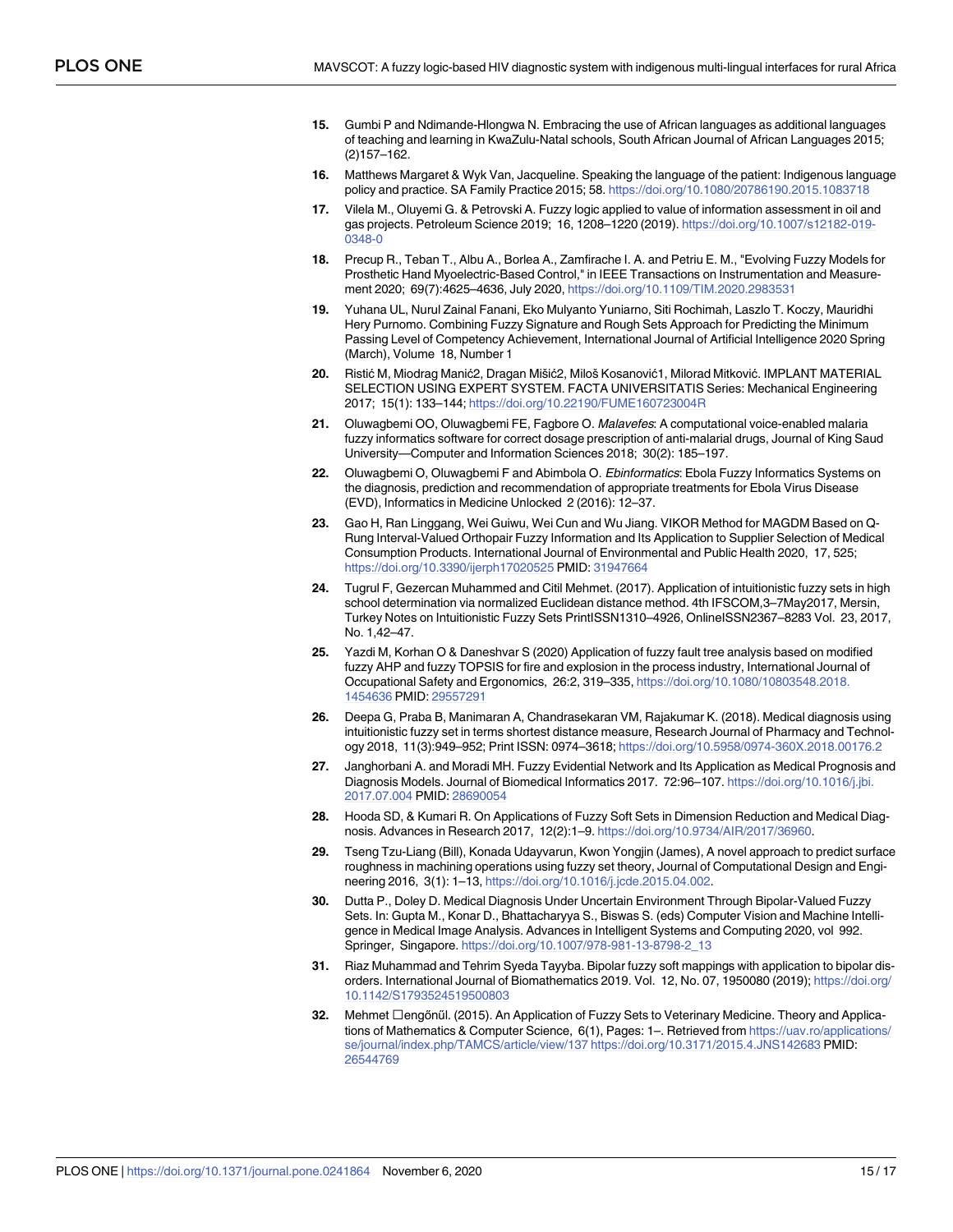- <span id="page-15-0"></span>**[33](#page-2-0).** Pazzani MJ, See D, Schroeder E, and Tilles J. Application of an Expert System in the Management of HIV-Infected Patients. Journal of Acquired Immune Deficiency Syndromes and Human Retrovirology 1997; 15: 356–362. <https://doi.org/10.1097/00042560-199708150-00005> PMID: [9342255](http://www.ncbi.nlm.nih.gov/pubmed/9342255)
- **[34](#page-2-0).** Atalay B, Potter WD, Haburchak D. (1999). HIVPCES: a WWW-based HIV patient care expert system, Proceedings of the 12th IEEE Symposium on Computer-Based Medical Systems (Cat. No.99CB36365), held between 18–20 June 1999, at Stamford, CT, USA, USA.
- **[35](#page-2-0).** Seidenberg P, Nicholson S, Schaefer M, Semrau K, Bweupe M, N, Bonawitz R, et al. Early infant diagnosis of HIV infection in Zambia through mobile phone texting of blood test results, Bulletin of the World Health Organization 2012; 90:348–356. <https://doi.org/10.2471/BLT.11.100032>; [https://www.who.int/](https://www.who.int/bulletin/volumes/90/5/11-100032/en/) [bulletin/volumes/90/5/11-100032/en/](https://www.who.int/bulletin/volumes/90/5/11-100032/en/). PMID: [22589568](http://www.ncbi.nlm.nih.gov/pubmed/22589568)
- **[36](#page-2-0).** Ebrahimi AP, Ashlaghi AT, and Rad MM. A novel AIDS/HIV intelligent medical consulting system based on expert systems, Journal of Educational and Health Promotion. 2013; 2: 54; [https://doi.org/10.4103/](https://doi.org/10.4103/2277-9531.119041) [2277-9531.119041](https://doi.org/10.4103/2277-9531.119041) PMID: [24251290](http://www.ncbi.nlm.nih.gov/pubmed/24251290)
- **[37](#page-2-0).** Tucker JA, Simpson CA, Huang J, Roth DL, and Stewart KE.(2013). Utility of an Interactive Voice Response System to Assess Antiretroviral Pharmacotherapy Adherence Among Substance Users Living with HIV/AIDS in the Rural South, AIDS Patient Care STDS. 2013 May; 27(5): 280–286; [https://doi.](https://doi.org/10.1089/apc.2012.0322) [org/10.1089/apc.2012.0322](https://doi.org/10.1089/apc.2012.0322) PMID: [23651105](http://www.ncbi.nlm.nih.gov/pubmed/23651105)
- **[38](#page-2-0).** Justice AC, Holmes W, Gifford AL, Rabeneck L, Zackin R, Sinclair G, et al. Adult AIDS Clinical Trials Unit Outcomes Committee. Development and validation of a self-completed HIV symptom index. Journal of Clinical Epidemiology 2001; 54 (2001) S77–S90.
- **39.** Hudson AL, Lee KA & Portillo CJ. Symptom experience and functional status among HIV-infected women, AIDS CARE 2003, 15(4):483/492. <https://doi.org/10.1080/0954012031000134728> PMID: [14509863](http://www.ncbi.nlm.nih.gov/pubmed/14509863)
- **40.** Ghafouri M, Amini S, Khalili K, Sawaya BE. HIV-1 associated dementia: symptoms and causes. Retrovirology 2006 May 19; 3:28.
- **41.** Wilson NL, Vance DE, Moneyham LD, Raper JL, Mugavero MJ, Heath SL, et al. Connecting the dots: could microbial translocation explain commonly reported symptoms in HIV disease? The Journal of the Association of Nurses in AIDS Care (JANAC). 2014 Nov-Dec; 25(6):483–95. [https://doi.org/10.1016/j.](https://doi.org/10.1016/j.jana.2014.07.004) [jana.2014.07.004](https://doi.org/10.1016/j.jana.2014.07.004) Epub 2014 Jul 22. PMID: [25305025](http://www.ncbi.nlm.nih.gov/pubmed/25305025)
- **[42](#page-2-0).** Wilson NL, Azuero A, Vance DE, Richman JS, Moneyham LD, Raper JL, et al. Identifying Symptom Patterns in People Living With HIV Disease, Journal of the Association of Nurses in AIDS Care 2016; Vol. 27, No. 2, March/April 2016, 121–132; <https://doi.org/10.1016/j.jana.2015.11.009> PMID: [26790340](http://www.ncbi.nlm.nih.gov/pubmed/26790340)
- **[43](#page-2-0).** Hernandez-Vargas EA and Middleton HA. Modeling the three stages in HIV infection. Journal of Theoretical Biology 2013; 320, 7 March 2013, Pages 33–40 <https://doi.org/10.1016/j.jtbi.2012.11.028> PMID: [23238280](http://www.ncbi.nlm.nih.gov/pubmed/23238280)
- **[44](#page-2-0).** [www.translate.google.com](http://www.translate.google.com)
- **[45](#page-2-0).** Microsoft Translator [\(www.bing.com/translator](http://www.bing.com/translator))
- **[46](#page-3-0).** Cherutich P, Kaiser R, Galbraith J, Williamson J, Shiraishi RW, Ngare C, et al. Lack of knowledge of HIV status a major barrier to HIV prevention, care and treatment efforts in Kenya: results from a nationally representative study. PLoS One. 2012; 7(5):e36797. <https://doi.org/10.1371/journal.pone.0036797> Epub 2012 May 4. PMID: [22574226](http://www.ncbi.nlm.nih.gov/pubmed/22574226); PubMed Central PMCID: PMC3344943.
- **47.** Kilembe W, Wall KM, Mokgoro M, Mwaanga A, Dissen E, Kamusoko M, et al. (2015) Knowledge of HIV Serodiscordance, Transmission, and Prevention among Couples in Durban, South Africa. PLoS ONE 2015. 10(4): e0124548; <https://doi.org/10.1371/journal.pone.0124548>.
- **48.** Sagili H, Kumar S, Lakshminarayanan S, Papa D, Abi C. Knowledge of HIV/AIDS and Attitude Toward Voluntary Counselling and Testing Among Antenatal Clinic Attendees at a Tertiary Care Hospital in India. J Obstet Gynaecol India. 2015 Apr; 65(2):104–10. <https://doi.org/10.1007/s13224-014-0606-4> Epub 2014 Oct 31. PMID: [25883441](http://www.ncbi.nlm.nih.gov/pubmed/25883441); PubMed Central PMCID: PMC4395581.
- **49.** Zainiddinov H, Habibov N. Trends and predictors of knowledge about HIV/AIDS and its prevention and transmission methods among women in Tajikistan. European Journal of Public Health. 2016; 26 (6):1075–1079. <https://doi.org/10.1093/eurpub/ckw077> PMID: [27259722](http://www.ncbi.nlm.nih.gov/pubmed/27259722)
- **50.** Schuster RC, McMahon DE, Young SL. A comprehensive review of the barriers and promoter's health workers experience in delivering prevention of vertical transmission of HIV services in sub-Saharan Africa. AIDS Care. 2016; 28(6):778–94. <https://doi.org/10.1080/09540121.2016.1139041> PMID: [26883903](http://www.ncbi.nlm.nih.gov/pubmed/26883903)
- **51.** Ebuenyi ID, Ogoina D, Harry TC. Predictors of unprotected sexual intercourse among HIV-infected patients receiving antiretroviral drugs in the Niger Delta Region of Nigeria. AIDS Care. 2018; 30 (3):296–299. <https://doi.org/10.1080/09540121.2017.1368443> PMID: [28828888](http://www.ncbi.nlm.nih.gov/pubmed/28828888)